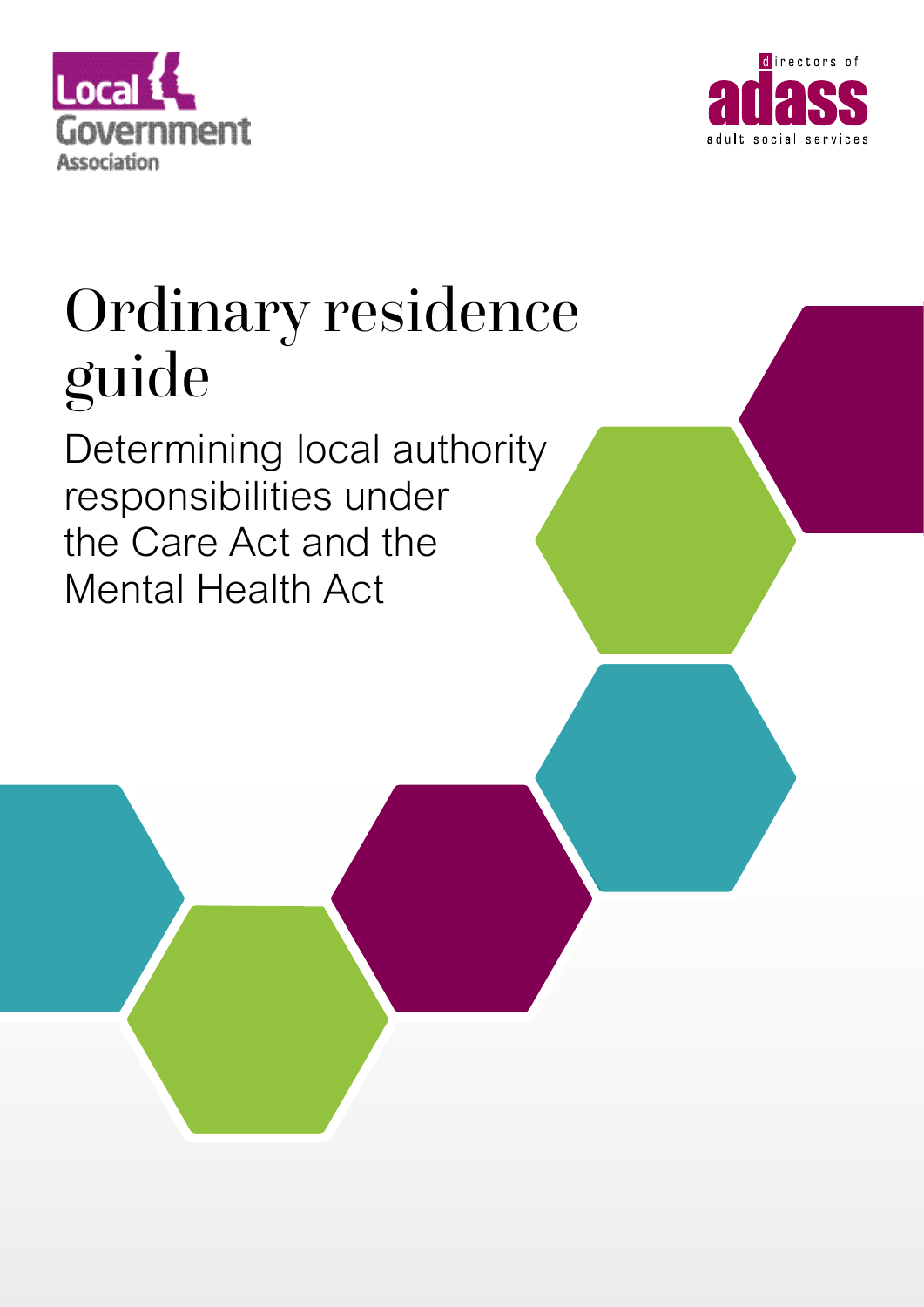This guide is applicable to all adults whose care is commissioned in an area that is different from where they hold ordinary residence, including those whose services are governed by the Mental Health Act. It has been commissioned by the Transforming Care programme, which supports people with a learning disability, autism or both, and has been endorsed by the executive council of the Association of Directors of Adult Social Services in England (ADASS) for use with all adults.

This guide should not be taken as complete statement of the law or used as a substitute for getting legal advice about what to do in individual cases. It was written by Morag Duff, a former solicitor and independent health and social care consultant. She can be contacted at duffmorag@gmail.com in relation to the contents of this guide.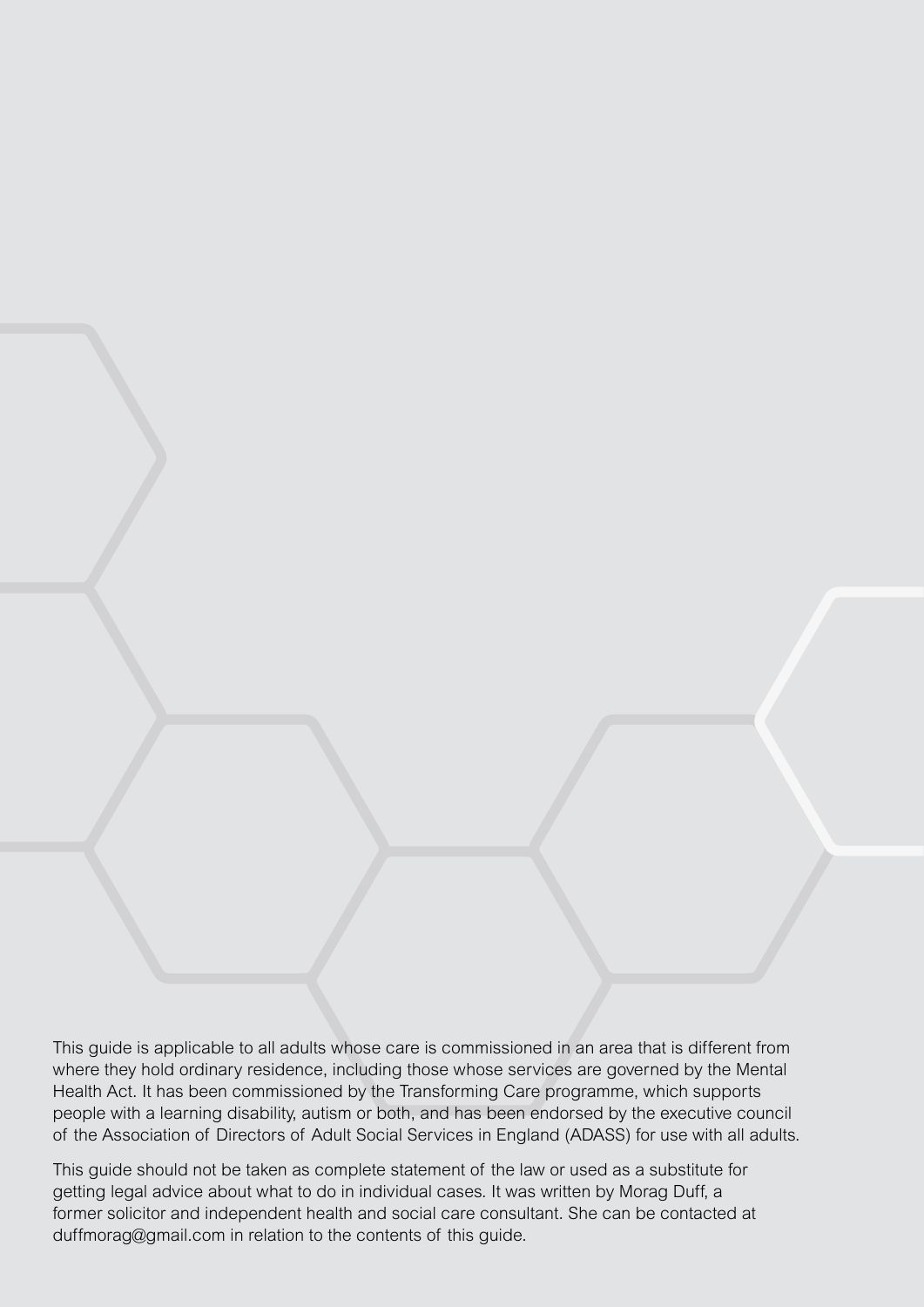# **Contents**

| Purpose of this guide                                                   | 4              |
|-------------------------------------------------------------------------|----------------|
| Section one: ordinary residence – the basic rules                       | 5              |
| About the concept of ordinary residence                                 | 5              |
| Establishing ordinary residence for people with capacity                | 6              |
| Establishing ordinary residence for people who lack capacity            | $\overline{9}$ |
| The deeming provisions                                                  | 10             |
| Section two: leaving hospital                                           | 11             |
| Hospital discharges (not involving section 117 aftercare)               | 11             |
| Section 117 aftercare (Mental Health Act 1983)                          | 12             |
| Needs that are not part of the section 117 aftercare plan               | 18             |
| Section three: miscellaneous provisions                                 | 19             |
| Transitions from children's to adult social care                        | 19             |
| Other provisions of interest                                            | 19             |
| Section four: disputes                                                  | 21             |
| <b>Appendix A</b><br>The deeming provisions - 'specified accommodation' | 22             |
| <b>Appendix B</b><br>Self-funders and owners of property                | 24             |
| Appendix C<br>Overview of the ordinary residence dispute regulations    | 26             |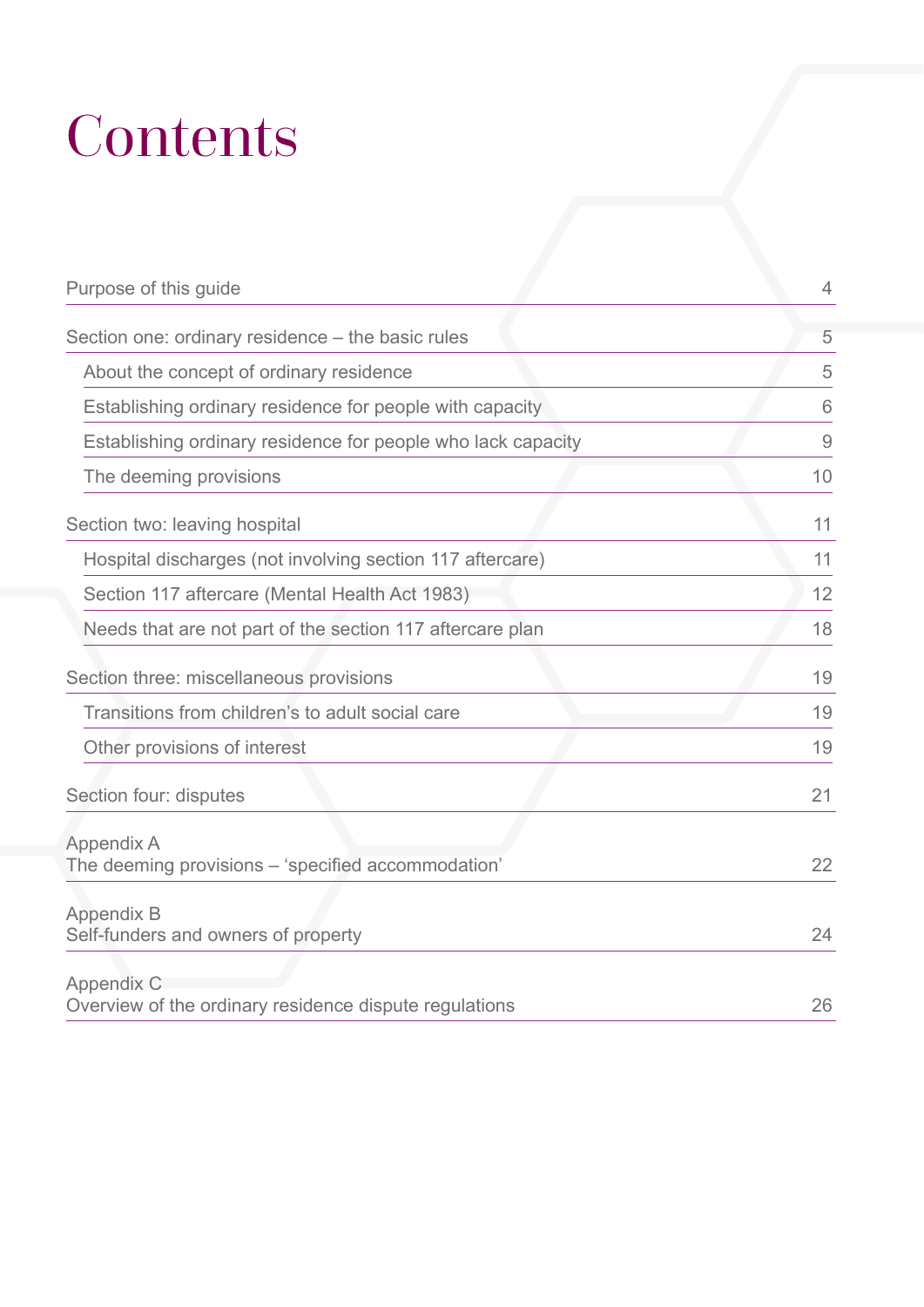# Purpose of this guide

This guide has been created to support the ambitions of the Transforming Care programme to improve services and support for children, young people and adults with a learning disability, autism or both a learning disability and autism who may display behaviour that challenges, and significantly reduce the number of people in inpatient settings.

It is aimed at supporting partners to understand and apply the concepts of ordinary residence – in particular, recognising that many of the people supported have experienced complex care and support arrangements, over a number of years, in different geographical areas and where guidance and policy may have changed during this time.

These complexities can be challenging for partners in then determining the financial responsibilities for individuals, in particular on leaving inpatient settings where they may have been for significant lengths of time. Taking into account the experiences of and issues being raised by local authorities and Transforming Care Partnerships, this guide has been developed with the aim of supporting partners to minimise disputes and support collaborative local resolution.

In keeping with the principles of the Transforming Care programme, the wellbeing of individuals is paramount. Organisations should work together cooperatively and proactively, seeking to ensure that people moving between areas are provided with timely and effective support; they should ensure they are meeting the needs of the person and continuing with plans for individuals, regardless of uncertainties or disputes about funding arrangements. In these cases, the organisation currently meeting their needs should continue to do so on a 'without prejudice' basis, until the issue is resolved.

In line with current policy and good practice, the individual should always remain at the centre of the assessment and care and support planning process.

"Children, young people and adults with a learning disability and/or autism who display behaviour that challenges, including those with a mental health condition, have the right to the same opportunities as anyone else to live satisfying and valued lives and to be treated with the same dignity and respect. They should have a home within their community, be able to develop and maintain relationships and get the support they need to live a healthy, safe and fulfilling life."

**Vision statement, Transforming Care**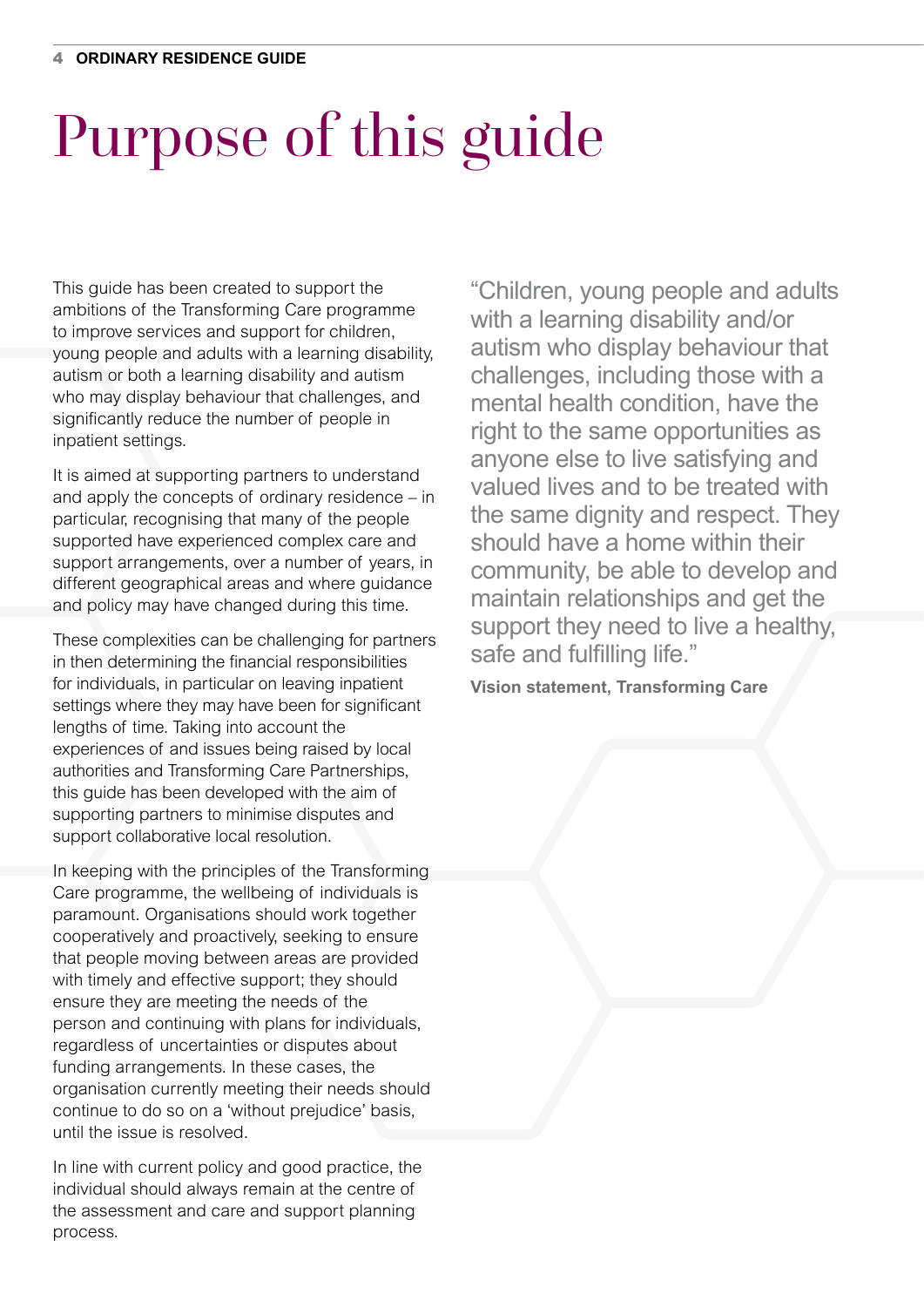## Section one: ordinary residence – the basic rules

## About the concept of ordinary residence

Where an individual is 'ordinarily resident' determines which local authority is required to meet their eligible care and support needs under the Care Act. A local authority's duty to meet eligible needs also applies to those who are present in the area but are of no settled residence.1

The idea of ordinary residence is not new or unique to the Care Act, nor indeed its predecessor the National Assistance Act 1948. The concept is not defined in the Care Act, although chapter 19 and annex H of the Care and Support Statutory Guidance 2014 ('the statutory guidance') are dedicated to the subject and there is a significant body of legal case law and Secretary of State determinations that are relevant to this issue.

In the vast majority of cases it will be obvious where an individual is ordinarily resident – and consequently which local authority is responsible for meeting the eligible social care needs of that individual. The issue of where an individual is ordinarily resident will usually arise when a person is moving or has moved from one geographical area to another.

Where there is a dispute about which authority is responsible – due to disagreement over where the individual is ordinarily resident – the end point is resolution by the Secretary of State for Health.2 Regulations<sup>3</sup> set out detailed guidance of the steps that a local authority must take in order to make such a referral. However, a formal referral to the Secretary of State should be the last resort.

Local authorities should make all efforts to resolve disputes locally wherever possible, including an early referral to in-house legal teams where differences of approach are identified.

The question of ordinary residence should be determined after a needs assessment has identified that the person has eligible needs<sup>4</sup> under the Care Act. Any disputes about ordinary residence must not adversely affect the meeting of the needs identified.<sup>5</sup> Therefore, one authority must accept responsibility on a provisional basis. This will be whichever authority is currently meeting the needs, or if none, where the individual is currently living, or if that is not clear where the individual is present.<sup>6</sup> See section four of this guide for more detail on disputes.

'Ordinary residence' is not defined within the legislation; therefore the words must be given their natural meaning within the legal context in which they appear.

The purpose of establishing ordinary residence is, at its root, about allocating legal and financial responsibility for an individual to a particular local authority. The development of the relevant legislation and any interpretation by the courts of that legislation support the basic principle that one local authority should not be able to 'export' responsibility for an individual by placing them in a different geographical/local authority area.

<sup>1</sup> Care Act 2014 section 18(1)(a)

Care Act 2014 Section 40. However, it should be noted that the Secretary of State's determination can be challenged by way of judicial review proceedings.

<sup>3</sup> Care and Support (Disputes about Ordinary Residence, etc.) Regulations 2014. An overview of these Regulations can be found at appendix C

<sup>4</sup> Care Act 2014 Section 13 (3) (c)

<sup>5</sup> Care and Support (Disputes about Ordinary Residence, etc.) Regulations 2014 Regulation 2(1)

<sup>6</sup> Care and Support (Disputes about Ordinary Residence, etc.) Regulations 2014 Regulation 2(2)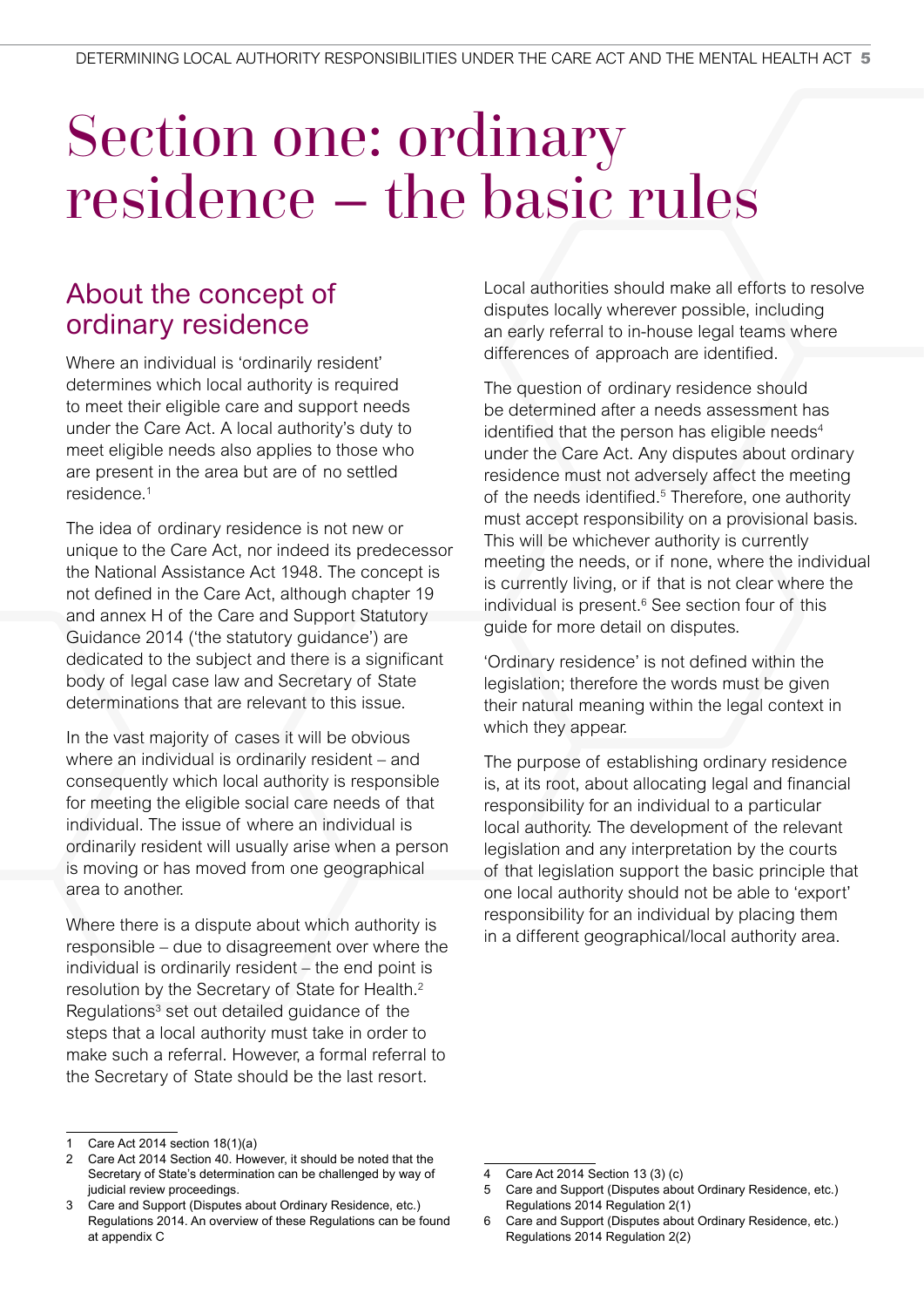## Establishing ordinary residence for people with capacity

The statutory guidance advises that: "The concept of ordinary residence involves questions of both fact and degree. Factors such as time, intentions and continuity (each of which may be given different weight according to the context) have to be taken into account<sup>7</sup>." It will be seen that the range and importance of relevant factors can vary hugely in each individual case.

The approach to determining where an individual is ordinarily resident under the Care Act comes from the case of Shah<sup>8</sup>, a case relating to entitlement to student grants. This approach applies to those people who have the mental capacity to decide where they want to live. There is a different approach for people who do not have the capacity to do so (see page 9 below).

In the case of Shah, Lord Scarman said: "Unless... it can be shown that the statutory framework or the legal context in which the words are used requires a different meaning, I unhesitatingly subscribe to the view that ordinarily resident refers to a man's abode in a particular place or country which he has adopted voluntarily and for settled purposes as part of the regular order of his life for the time being, whether of short or long duration."

Thus, determinations around ordinary residence often apply what is known as the 'Shah test' based on the origins of this case. There are both physical and mental aspects to the test which can essentially be reduced down to three elements, as follows.

### **Abode in a particular place**

This is the physical element and is usually relatively straightforward to ascertain. A person's abode is simply where they live. The question 'Where do they normally eat and sleep?' will usually provide the answer to this element. This could be anything from a barn<sup>9</sup> to a house or flat, a hostel or residential accommodation. This is, of course, not an exhaustive list.

For the purposes of allocating responsibility for meeting eligible needs a person cannot be ordinarily resident in more than one place, so if an individual splits their time between two properties it would be necessary to look at all the facts to determine which one of those there is a stronger link to. Elements such as time spent at each address, GP registration, inclusion on the electoral register and looking at the extent of the individual's community ties in each area can assist in determining this.

The requirement of an element of physical presence means that a person cannot be ordinarily resident in a place where he does not yet live but which he intends to occupy at some stage in the future. Equally, simple ownership of property that is not occupied by that person has no bearing on ordinary residence.

### **Settled purpose**

The person must be at their abode for a "settled purpose as part of the regular order of his life for the time being, whether of short or long duration."

Whilst there is a mental aspect to this element, the finding of a settled purpose is not contingent on the individual concerned having the mental capacity to form such an intention. This is because it is possible to objectively determine whether or not there is a settled purpose by looking at all the facts.

<sup>7</sup> Care and Support Statutory Guidance 19.14

<sup>8</sup> R v. Barnet London Borough Council ex parte Nilish Shah & others [1982] 2 AC 309

<sup>9</sup> An example given by Lord Slynn in the case of Mohamed v. LB Hammersmith & Fulham [2001] UKHL 57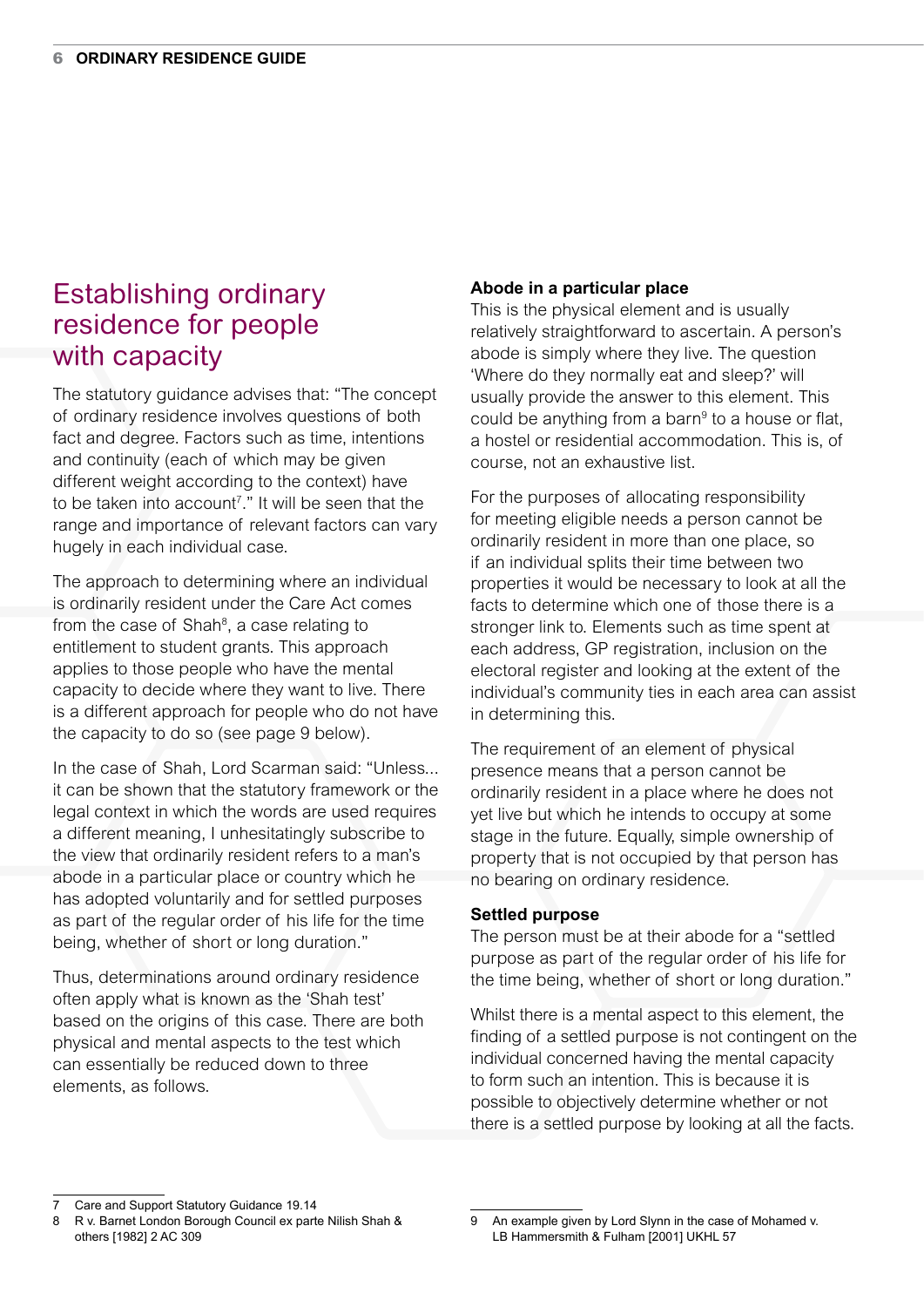However, where the individual does have mental capacity in this regard, their known intentions can make a settled purpose easier to identify.

It is important to apply the 'settled purpose' test without artificial limitations in terms of duration of stay, as it is clear that the settled purpose – in the context of establishing ordinary residence – can be "of short or long duration". It is simply a question of whether the settled purpose is part of the regular order of the individual's life "for the time being".

From this perspective, settled purpose can be established at the instant of an individual's move to a new area, if that move is with the intention of remaining there permanently or for the foreseeable future. That is because the person will have a settled purpose from the moment they arrive. Thus, the physical presence that is required to establish settled purpose does not have to be of any specific length of time.

### Example scenario

In a recent Secretary of State determination<sup>10</sup> it was decided that X was ordinarily resident in area A, after seven days of sleeping at her daughter's house in area A. X had moved out of a residential home in area B, where she had expressed a wish to move to area A to be nearer her family. Her settled purpose at her daughter's was to live in area A long-term, even though the address where she was staying was temporary.

The finding that there was a settled purpose in this case was due to the long-expressed and clearly articulated intention of X to move permanently to area A, coupled with the fact that she had unequivocally moved away from area B. The Secretary of State relied on the following excerpt from another ordinary residence case, Fox v. Stirk<sup>11</sup>: "Some assumption of permanence, some degree of continuity,

some expectation of continuity, is a vital factor which turns simple occupation into residence."

If X had not known or been uncertain of where she intended to live, it would not have been possible to attribute a settled purpose to this otherwise temporary set-up and the outcome is likely to have been that she was of no settled residence.

In addition to physical presence, it is necessary that there is a sufficient degree of continuity to be described as settled, whether for a long or short duration. Examples given by the court in Shah<sup>12</sup> of valid reasons for a 'time-limited' choice of abode that could indicate a settled purpose are: education, business or professional, employment, health or family.

There is an important difference in approach where someone has made a clear decision to permanently move away from an area and the situation when someone is temporarily away from their place of residence when the need for support under the Care Act arises. If they are temporarily away, they will remain ordinarily resident in their own/originating area rather than acquiring ordinary residence in the area where they are staying. Therefore, an individual can be physically present in one area but not ordinarily resident there.

The approach to temporary presence in a particular place will vary depending on the individual circumstances. Temporary 'absence' from a place, for example a holiday or a stay in hospital, will not displace an individual's ordinary residence.13 However, temporary 'presence' somewhere can – in limited situations, provided they have definitely moved away from another area – amount to ordinary residence.

<sup>12</sup> R v. Barnet London Borough Council ex parte Nilish Shah & others [1983] 2 AC 309

<sup>10</sup> OR determination 6 of 2016 11 Fox v. Stirk [1970] 2 QB 463

<sup>13</sup> Fox v. Stirk [1970] 2 QB 463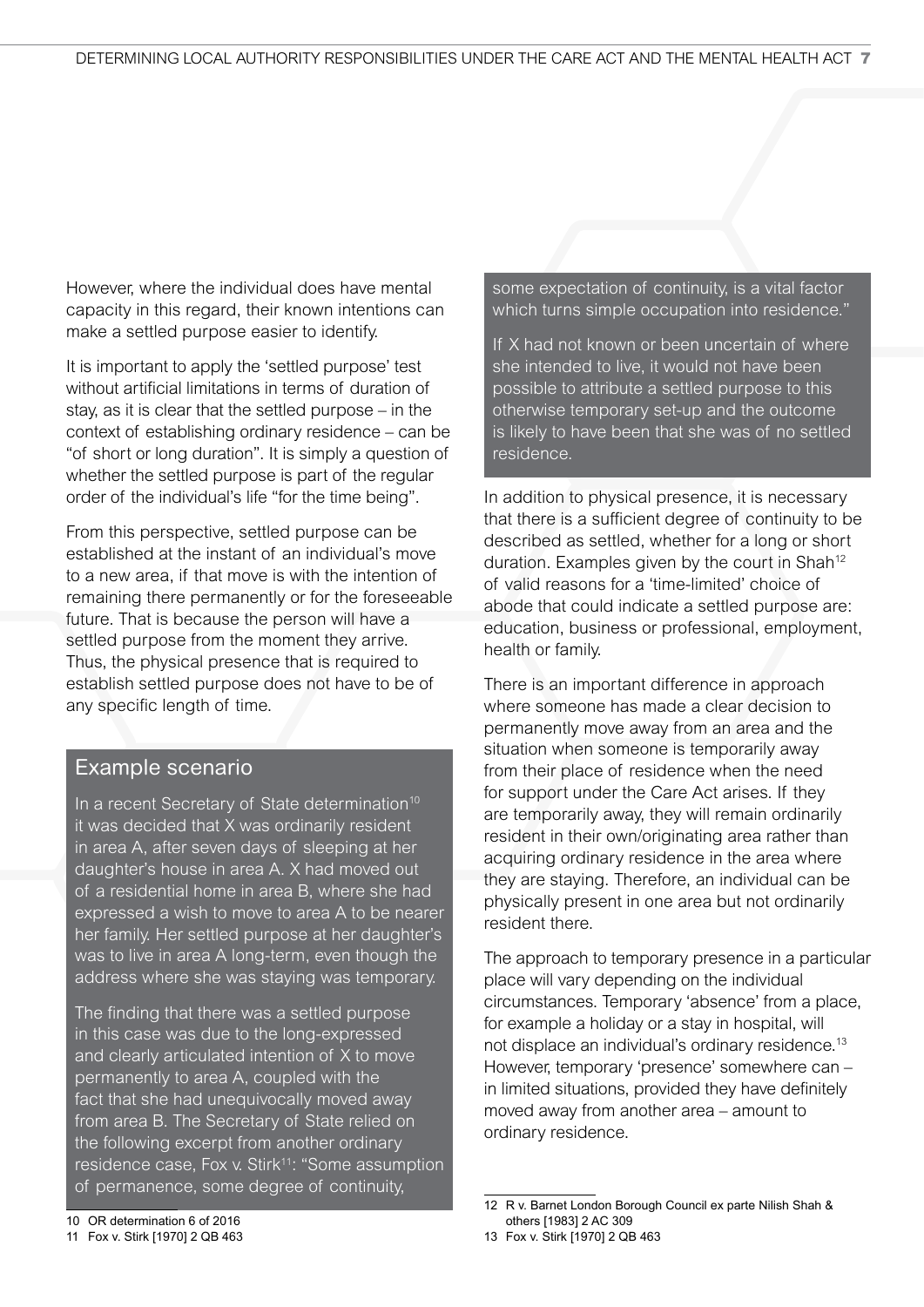The point to remember is that Shah established that the settled purpose could be of long or short duration, so the fact that an individual is only temporarily at an address is not a bar to them being ordinarily resident there.

If the purpose of the presence is not settled, the outcome will be that they are of no settled residence. In such a case, the duty to meet eligible needs would lie with the authority in whose area they are physically present.

It is of note that, prior to the Care Act, those of no settled residence had more restricted rights under the community care legislation and therefore a finding of no settled residence was undesirable and only ever concluded as a last resort. It remains to be seen whether this approach will relax with the greater rights conferred by the Care Act.

In practice, if there are live issues around the identification of a settled purpose, this will require a close examination of all the facts and often historical background. However, the likelihood will usually be that the greater the length of time that an individual has spent in a particular place, the easier it will be to demonstrate a settled purpose as a result of the increased level of continuity.

In summary then, an individual's intention is not required to establish a settled purpose, which can be determined from looking at all the circumstances. Whilst intention without physical presence will not result in ordinary residence, presence coupled with a clearly expressed intention will make it easier to demonstrate a settled purpose.

### **Voluntary adoption of the abode**

This is the mental element of the test. The voluntary adoption or acceptance of a place of abode requires the individual to have the mental capacity to choose where to live. So if a person's abode has been enforced on them, for example as a result of a sentence of imprisonment, it has not been voluntarily adopted and the individual's presence there will not amount to ordinary residence.

On the other hand, the fact that an individual may not like where he is, or would prefer to be somewhere else, does not prevent that place from being where he is ordinarily resident for the time that he is there. "If a person, having no other accommodation takes his few belongings and moves to a barn for a period to work on a farm, that is where during that period he is normally resident, however much he might prefer some more permanent or better accommodation. In a sense it is 'shelter' but it is also where he resides."14

If an individual with capacity to make the decision goes along with the plans of others they will have voluntarily adopted the abode, even if it is the only place that was offered to the individual during the planning process.<sup>15</sup> However, if the place in question is one of a number of specified types of accommodation, the deeming provisions will apply. This is explored in more detail from page 10 below.

<sup>14</sup> Mohamed v. LB Hammersmith & Fulham [2001] UKHL 57. Note this case was about 'normal' residence in a housing case, but the principle applies equally to the concept of 'ordinary residence.

<sup>15</sup> Secretary of State determination 12 of 2015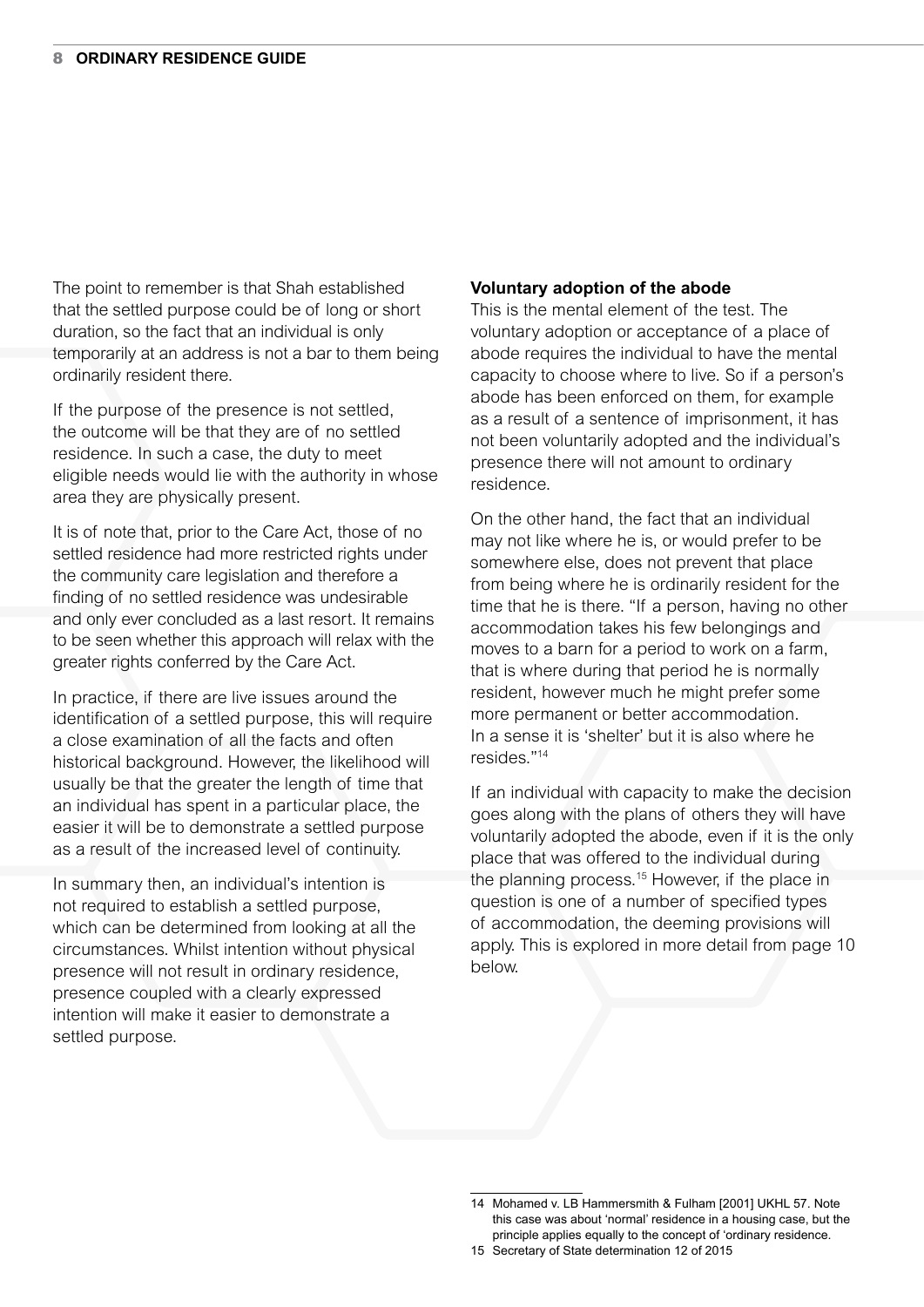### **Key point reminder!**

The principle of informed choice by the individual, with the appropriate support and/ or advocacy needed to ensure this, should be central to any decisions relating to the person's care and support arrangements. The starting assumption is that an individual is the expert in their own lives, and knows what they want to achieve with any health and social care support. Individuals should remain central to any planning processes and should be able to make informed choices about their preferred care and support arrangements, including location.

## Establishing ordinary residence for people who lack capacity

As previously noted, a different approach must be used to establish ordinary residence under the Care Act for those individuals who do not have the mental capacity to voluntarily adopt a place of abode. The Cornwall case,16 decided in 2015, changed the approach that had been used for some time. Whilst the case was decided on facts that pre-dated the Care Act 2014, the approach set out in the judgment applies equally to the current legislation.

It is important to note that all issues relating to mental capacity should be decided in line with the provisions of the Mental Capacity Act 2005. Under the legislation it must be assumed that adults have the capacity to make their own decisions – including in relation to their accommodation and care – unless it is established to the contrary. For the purposes of ordinary residence, the relevant decision is about where to live. Where a person is found to lack capacity for a specific decision, such as where to live, any decision must be made in the person's best interests – and involving the person as much as possible.

### **The Cornwall case**

The Supreme Court in the Cornwall case clarified the application of what used to be known as the 'Vale approach', following on from the 1985 court case of the same name.17 This 1985 case had been interpreted to advocate two alternative approaches, which will be referred to as 'Vale 1' and 'Vale 2'.

'Vale 1' was based on the following passage from the court judgment: "Where the subject is so mentally handicapped as to be totally dependent upon a parent or guardian, the concept of her having an independent ordinary residence of her own which she has adopted voluntarily and for which she has a settled purpose does not arise. She is in the same position as a small child. Her ordinary residence is that of her parents because it is her 'base'." This approach would only be appropriate in limited circumstances according to the ability of the individual to make their own choices and the extent to which they rely on their parents or carers. An example of a situation where it would not be appropriate is if there is no ongoing connection with the parents.

If 'Vale 1' was not suitable, the 'Vale 2' approach would be used, which involved simply using a modified version of the Shah test (set out above). That is: to look at all the circumstances to establish whether there is presence at an abode with a settled purpose, but without requiring the individual to have adopted the residence voluntarily.

In the Cornwall case, P was born in Wiltshire and placed by Wiltshire with foster parents in South Gloucestershire. P's parents subsequently moved to Cornwall and although P visited there, he had never actually lived there. The Secretary of State found that P was ordinarily resident in Cornwall because that was his 'base', as his parents lived there.

<sup>16</sup> R (on the application of Cornwall Council) v. Secretary of State for Health & Somerset County Council [2015] UKSC 46

<sup>17</sup> R. V. Waltham Forest LBC ex parte Vale (1985) The Times 25 February QBD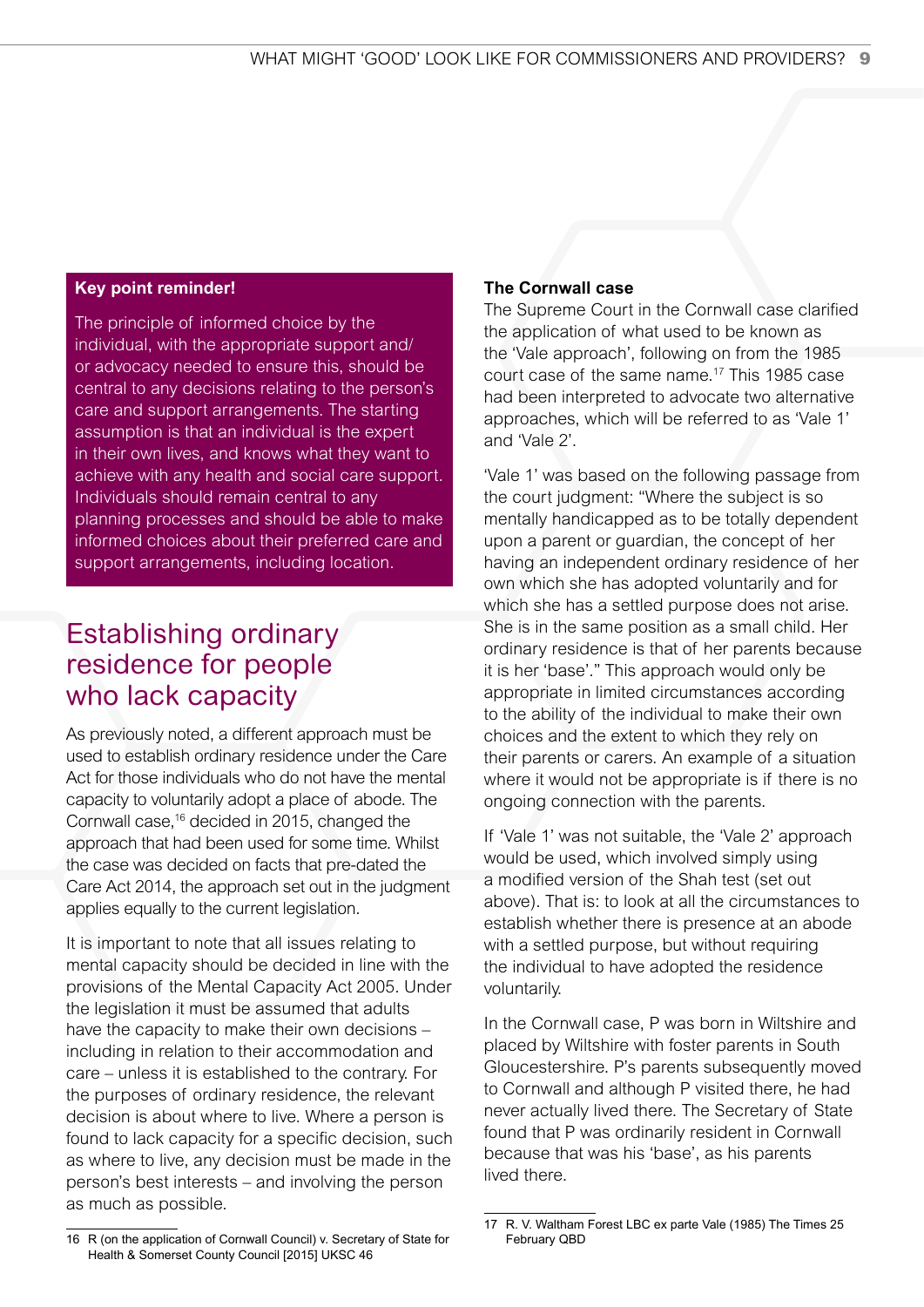The High Court agreed. The Supreme Court, on the other hand, said that Cornwall could not have been his base because P had never resided there.

The Supreme Court observed (with hindsight) that it may have been unhelpful for the court in the Vale case to merge the Shah test with the idea of a 'base'. The Supreme Court analysed the use of the word 'base' in the original case that the court in Vale relied on<sup>18</sup> and confirmed that the idea of a 'base' was not intended to be separated from the need for physical residence of some kind. A base was somewhere from which an individual could come and go.

The Supreme Court went on to clarify that the two approaches in Vale were not separate legal tests: "Rather they were complementary, common-sense approaches to the application of the Shah test to a person unable to make decisions for herself; that is, to the single question whether her period of actual residence with her parents was sufficiently settled to amount to ordinary residence."<sup>19</sup>

The 'Cornwall' application of 'Vale' therefore requires there to have been some physical presence sufficiently settled to amount to residence at the 'base'. This means that where an individual's parent's move from area A to area B and the individual has never lived at B, it will not be his 'base'.

Going back to a general issue around determining ordinary residence for people who lack capacity, a common error in approach is to focus on whether there is a tenancy agreement or whether the individual had the capacity to sign one. This issue will not usually have any direct bearing on the question of where they are ordinarily resident. That is because the legality of any tenancy agreement cannot determine where someone is in fact residing at any particular time.

## The deeming provisions

As noted above, in the case of Shah, the definition of ordinarily resident has been described as referring to someone's 'abode' which they have 'voluntarily adopted' for 'settled purposes'.

The deeming provisions in section 39 of the Care Act<sup>20</sup> ensure that a local authority cannot 'export' its responsibilities under the Care Act by placing an individual in a different geographical area. That might happen where an individual chooses to go to a different area to be near family<sup>21</sup> or because there are no suitable local placements available and they are placed out of area. In such cases the legislation deems financial responsibility for care and support services to remain with the 'placing' local authority if a person has been placed out of area.

The deeming provisions require that certain types of accommodation (known as 'specified accommodation') be excluded from consideration when working out where someone is ordinarily resident. What that means in practical terms is that a person is 'deemed' or presumed to continue to be ordinarily resident in the area he was ordinarily resident in immediately prior to commencing living at the accommodation in question. Thus the responsibilities for that person remain with the 'placing' or originating local authority. This only applies in certain types of accommodation as set out in the regulations.<sup>22</sup>

These are:

- care home accommodation
- shared lives scheme accommodation
- supported living accommodation.

18 In re P (GE) (an infant) [1965] CH 568

<sup>20</sup> Care Act 2014 Section 39(1)

<sup>21</sup> Care and Support and Aftercare (Choice of Accommodation) Regulations 2014

<sup>19</sup> R (on the application of Cornwall Council) v. Secretary of State for Health & Somerset County Council [2015] UKSC 46 paragraph 47 of judgment

<sup>22</sup> The Care and Support (Ordinary Residence) ( Specified Accommodation) Regulations 2014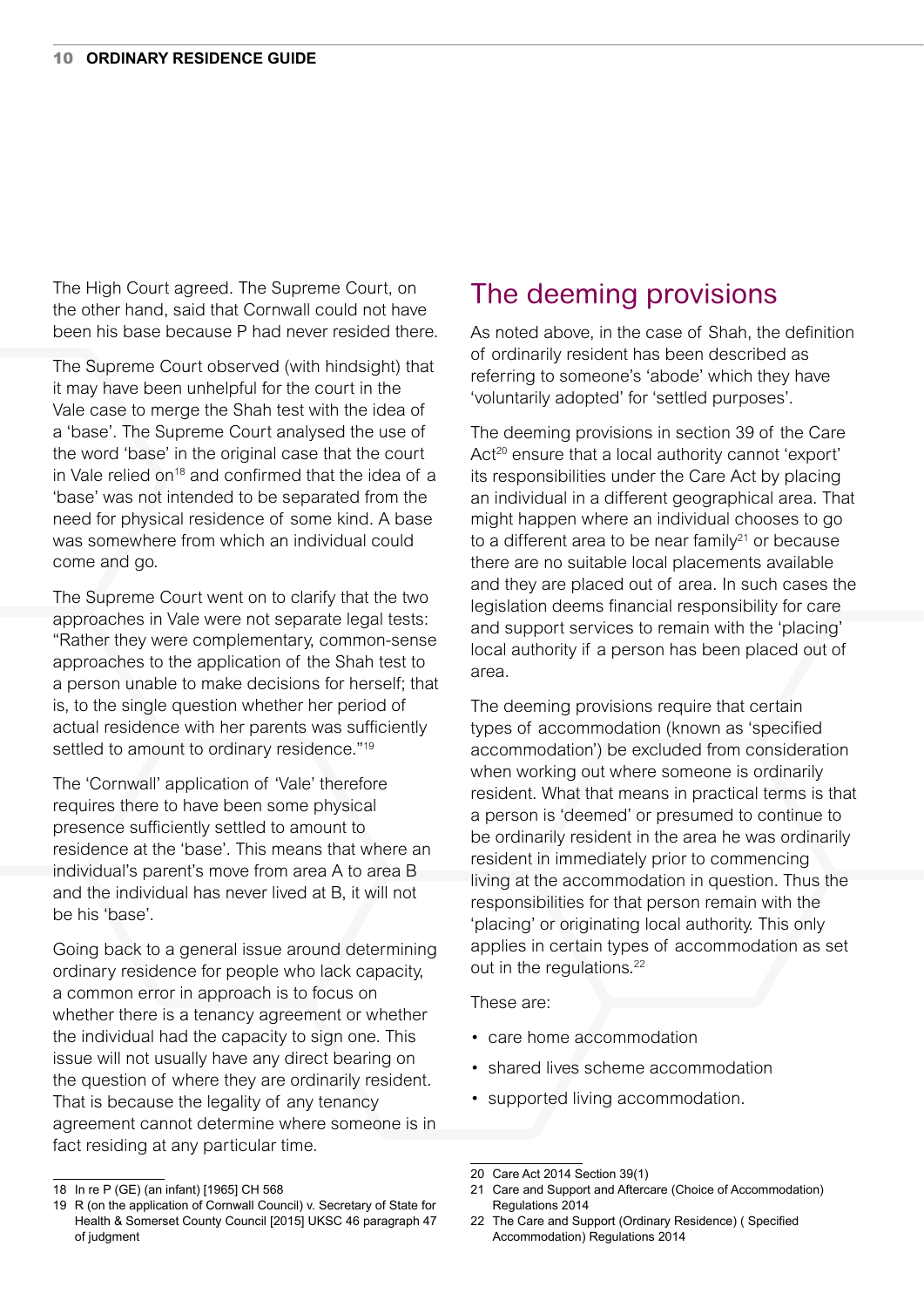In simple terms then, if local authority A places an individual in a care home, shared lives scheme accommodation or supported living accommodation in local authority B, the responsibility for meeting eligible Care Act needs remains with local authority A – even though on a strict application of the Shah test, local authority B would be responsible. In this example, the individual is living in area B but is ordinarily resident in area A.

See appendix A for more detailed descriptions of the three types of specified accommodation detailed above.

### **What's new? Changes as a result of the Care Act**

The deeming provisions are not new in concept but they were extended by the Care Act from residential accommodation (now called care home accommodation) to include shared lives schemes and supported living.

In relation to the two new types of accommodation (shared lives and supported living accommodation), the deeming provision will only apply for individuals who move into that type of accommodation after 31 March 2015.<sup>23</sup>

### Example scenario

Mark lives with his parents at an address in the area of local authority A. He is ordinarily resident in area A. Mark's parents reach a point where they feel they can no longer provide the care and support that he needs in their own home. Local authority A assess Mark as having eligible care and support needs and, after consulting with him and his family, assess him as requiring supported accommodation. Local authority A places him into a supported accommodation scheme which provides extra care housing in area B, which all are agreed will best meet Marks's needs and is not too far from his parents.

The deeming provision means that although Mark is living in supported accommodation in area B, he is funded by local authority A and remains ordinarily resident in area A even though he is physically present in area B.

If Mark had moved to his new address in area B any time before 1 April 2015, the new deeming provision (which includes supported living accommodation) would not apply and he would have become ordinarily resident in area B at the time of moving.

### **Restrictions on the operation of the deeming provisions**

The deeming provision for specified accommodation in section 39 of the Care Act only applies "where the adult has needs for care and support which can be met only" if the individual is living in a specified type of accommodation.

This must be determined by assessment and a care planning process involving the individual and their family (where relevant), and would include them exercising a choice as to the location of their preferred accommodation pursuant to the Choice of Accommodation Regulations. The statutory guidance advises that where the outcome of the care planning process is a decision to meet needs in one of the specified types of accommodation, it should be assumed (in the absence of any information to the contrary), that needs can only be met in that type of accommodation.<sup>24</sup> So, if an individual arranges their own support as a selffunder in such a type of accommodation, then it follows that the deeming provision will not apply. The rules relating to self-funders are less likely to impact on those individuals who fall within the scope of the Transforming Care programme, although there may be some exceptions. See appendix B for more information on how the deeming provisions apply to self-funders.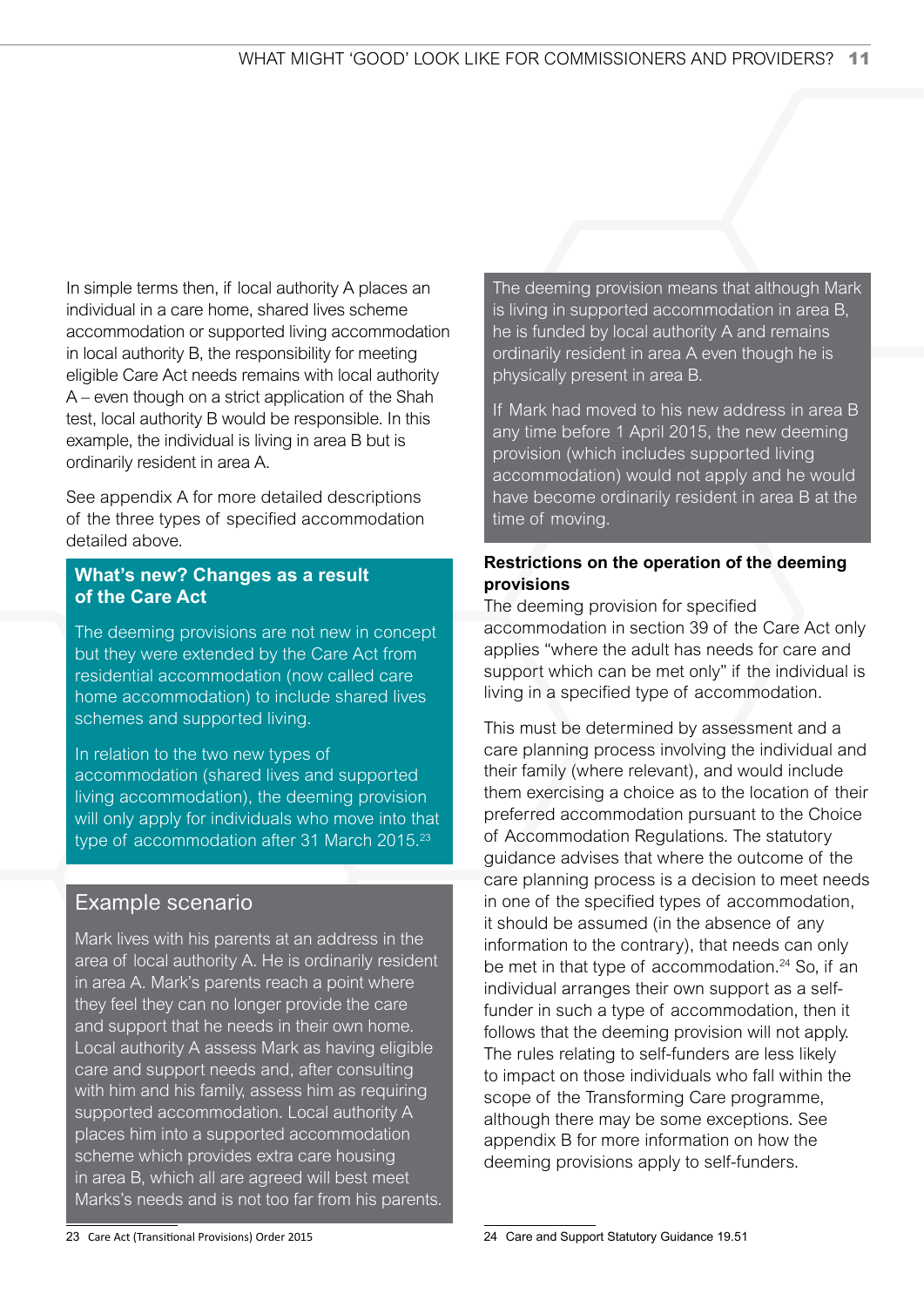The deeming provision applies to people whose needs are met by the local authority through the provision of a direct payment, provided that the accommodation is accordance with what is specified in the care plan. This will usually be in relation to supported living arrangements where the direct payment will cover the care and support required (but not the cost of the accommodation). Direct payments are not currently available for long-term residential accommodation.

A local authority that fails to meet needs under the Care Act will not be allowed to rely on its failure to do so to avoid the responsibility that arises as a result of the deeming provision.25 This is sometimes referred to as the 'Greenwich' rule from the name of the case which established this principle.

### **The deeming provision for NHS accommodation**

The deeming provision in the Care Act also applies to exclude NHS accommodation, including hospital.<sup>26</sup> Therefore, as set out above, NHS accommodation should be excluded from consideration when working out where someone is ordinarily resident.

In addition to hospital, 'NHS accommodation' includes accommodation that is funded by the NHS, for example when an individual is in receipt of NHS continuing healthcare (CHC) funding within a care home setting. However despite the extension of the 'specified accommodation' deeming provision in the Care Act, the 'NHS accommodation' deeming provision does not apply to NHS-funded individuals within supported living or shared lives arrangements, as the accommodation in those situations would not usually be funded by the NHS. It only applies to NHS-funded individuals in care home settings and hospital.

In simple terms then, when a person is in NHS accommodation, they are treated as ordinarily resident in the area where they were living before they went into hospital or an NHS-funded care home placement for the purposes of Care Act needs and responsibilities.

Where an individual's accommodation is jointfunded by health and social care, the deeming provisions will apply, as set out above, as the social care part of the package is provided under the Care Act.

### **Hospital accommodation**

Hospital accommodation has been included in the deeming provisions since 1990.<sup>27</sup> A person would never be ordinarily resident for the purpose of the Care Act within a hospital setting. In these instances, hospital provision is for a period of time for assessment and/or treatment, and the person remains ordinarily resident in the area in which they were ordinarily resident immediately before being admitted to hospital. This applies even if they move to a hospital in a different area and even if the stay in hospital is a lengthy one.

### **Non-hospital NHS accommodation**

The deeming provision relating to non-hospital NHS accommodation is more recent and does not apply to anyone who was already in such accommodation prior to 19 April 2010.<sup>28</sup> In such a case, where the deeming provision does not apply, the starting point for consideration of ordinary residence is a presumption that the individual remains ordinarily resident where they were immediately before entering such accommodation, but this presumption can be displaced by looking at all the circumstances if it is appropriate to do so.

<sup>25</sup> R (Greenwich LBC) v. Secretary of State for Health [2006] EWHC 2576

<sup>27</sup> NHS and Community Care Act 1990 amendment to National Assistance Act 1948

<sup>26</sup> Care Act 2014 section 39(5)

<sup>28</sup> Care Act (Transitional Provisions) Order 2015 Regulation 6(2)(a)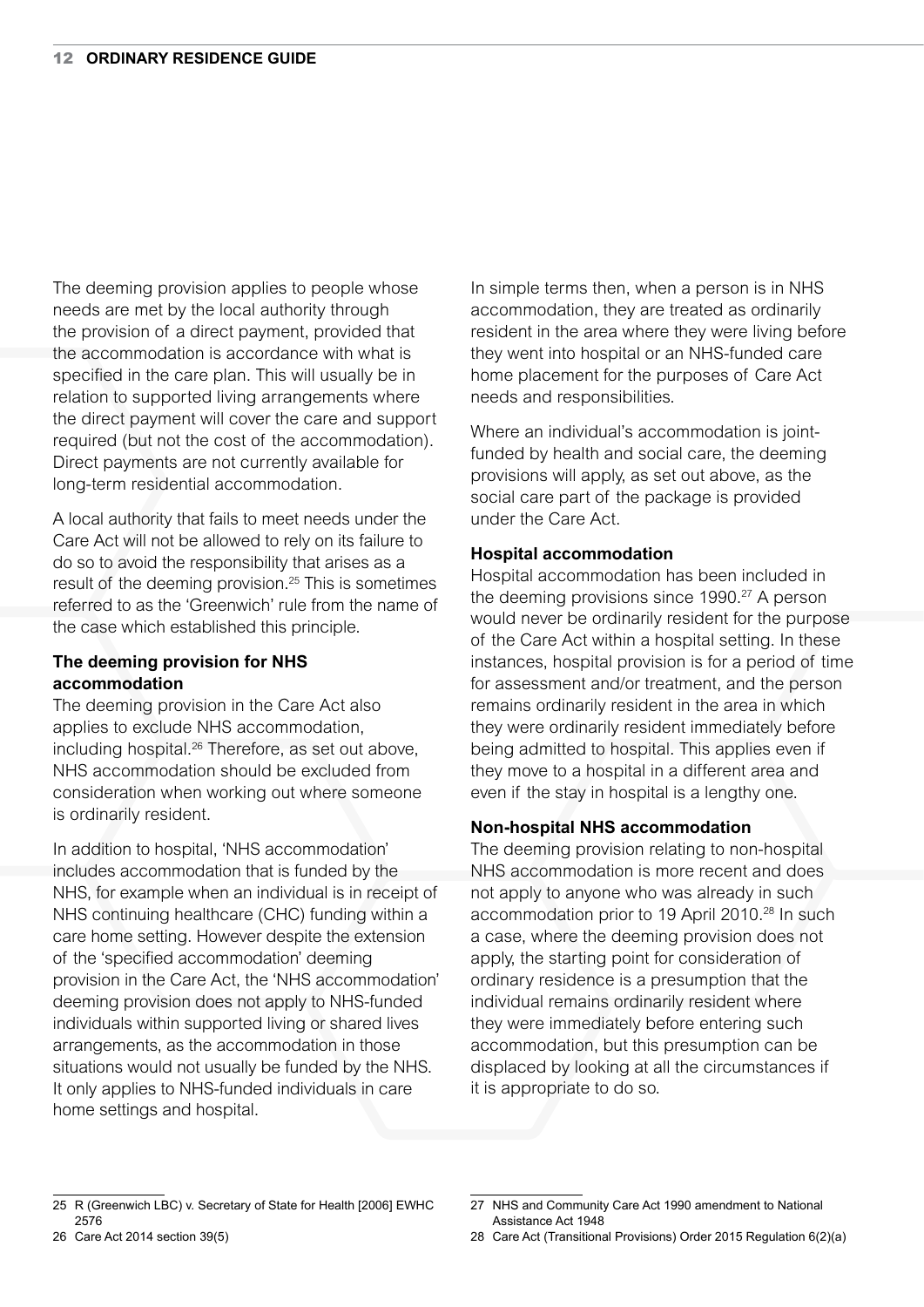Circumstances which might go to displace the starting presumption would include: a move to a particular area that occurred at the request of the individual concerned, clear community ties to the new area and a lack of community connections in the original area.

### **Section 117 accommodation**

The final deeming provision in the Care Act relates to someone who is provided with accommodation as part of aftercare services under section 117 of the Mental Health Act. For the purposes of determining local authority responsibilities to meet needs under the Care Act, such a person is deemed to be ordinarily resident in the area of the local authority which has the duty to provide aftercare.29 The reason for this deeming provision is to provide continuity of care by ensuring that the local authority meeting the aftercare needs will also meet any eligible needs which are not covered by the aftercare.

None of the deeming provisions within the Care Act apply to determining which local authority is responsible for providing aftercare under the Mental Health Act, which works differently. See section two ('leaving hospital') for more on section 117 of the Mental Health Act.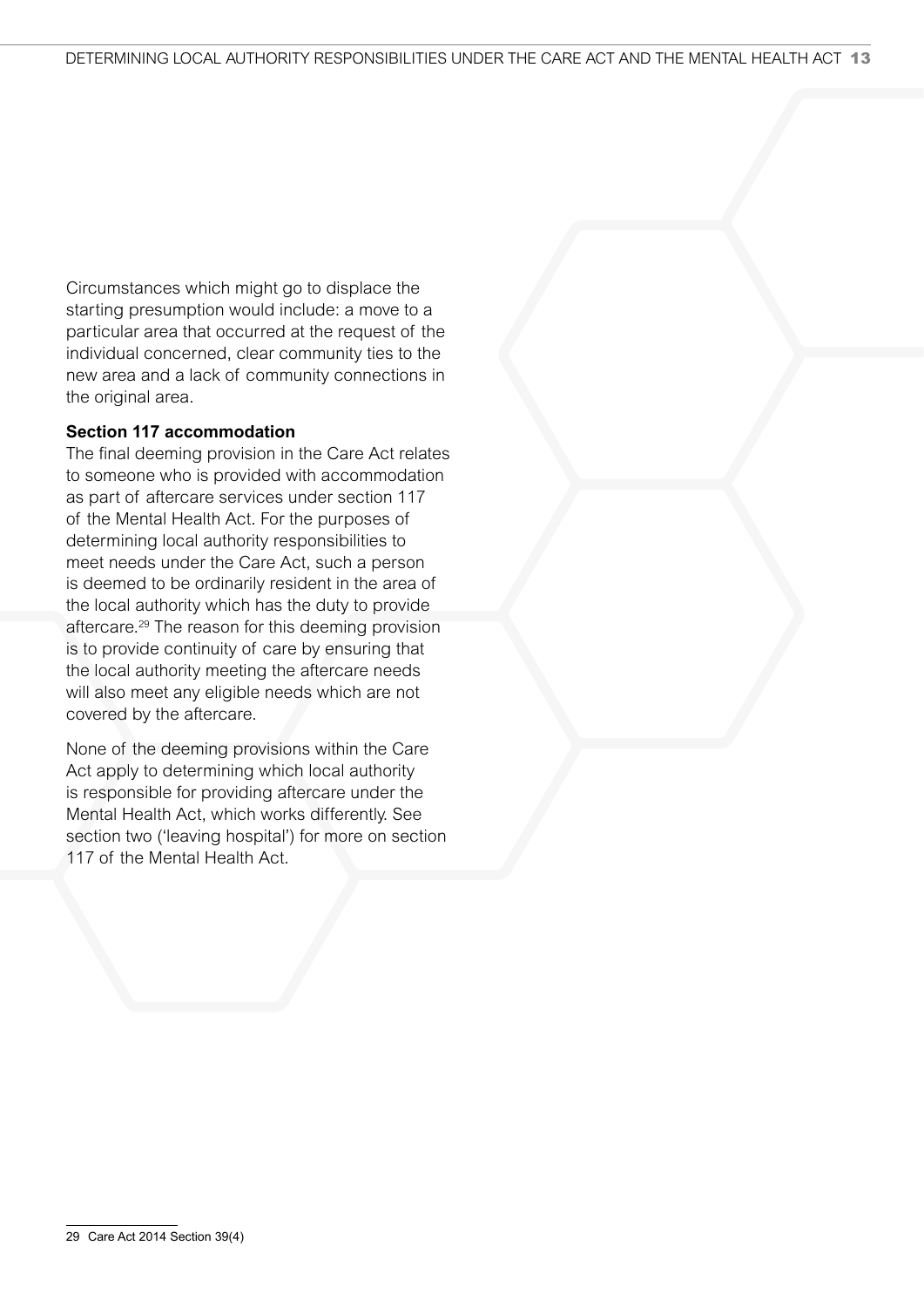# Section two: leaving hospital

Section one of this guide has looked at local authority responsibilities relating to ordinary residence under the Care Act.

This second section covers local authority responsibilities specifically relating to the discharge of individuals from hospital, both under the Care Act but also under the Mental Health Act in cases where section 117 aftercare arrangements apply. In relation to determining responsibilities under the Mental Health Act, the deeming provision set out in the Care Act does not apply.

Different rules apply to determine local authority responsibility depending on which statutory scheme applies (ie the Care Act or the Mental Health Act/section 117); this can cause confusion. Therefore it is important for practitioners to be clear about which statutory regime applies in any given situation.

Regardless of which statutory scheme applies, the underlying policy position in relation to hospital discharges and delays is that no one should remain in hospital longer than necessary. This is a key priority for the Transforming Care Programme, with the national service model setting out that "services should seek to minimise patients' length of stay… [and] outcomes should include recovery and return to the community at the earliest opportunity."30

## Hospital discharges (not involving section 117 aftercare)

### **Acute hospitals**

Where it is not likely to be safe to discharge an individual unless arrangements for meeting their care and support needs are in place, the NHS body must notify the local authority in whose area the patient is ordinarily resident of this. This will trigger a duty on the local authority to assess the individual for care and support needs, which if not carried out within a specified period carries a discretionary financial penalty.31 Because of the deeming provision under the Care Act excluding any period of time spent in hospital, this will be the local authority in whose area the patient was ordinarily resident on admission to hospital, even if the individual's care and support arrangement/ accommodation is no longer available.

In simple terms then, if an individual is ordinarily resident in area A, and then admitted to a hospital, on discharge from hospital the local authority in area A has the duty to assess for and meet eligible care and support needs under the Care Act. Remember: someone can be ordinarily resident (for the purposes of the Care Act) in one area, but physically living somewhere else. For example, an individual could be placed by the local authority in area A into a supported living service in area B. Because of the deeming provisions, the person would still remain ordinarily resident in area A. Thus, in the scenario outlined, following discharge from hospital, area A would still remain responsible under the Care Act.

<sup>30</sup> Supporting People with a learning disability and/or autism who display behaviour that challenges, including those with a mental health condition:

[www.england.nhs.uk/wp-content/uploads/2015/10/service](http://www.england.nhs.uk/wp-content/uploads/2015/10/service-model-291015.pdf)[model-291015.pdf](http://www.england.nhs.uk/wp-content/uploads/2015/10/service-model-291015.pdf)

<sup>31</sup> Care Act 2014 Section 74 and Schedule 3 and Care and Support (Discharge of Hospital Patients) Regulations 2014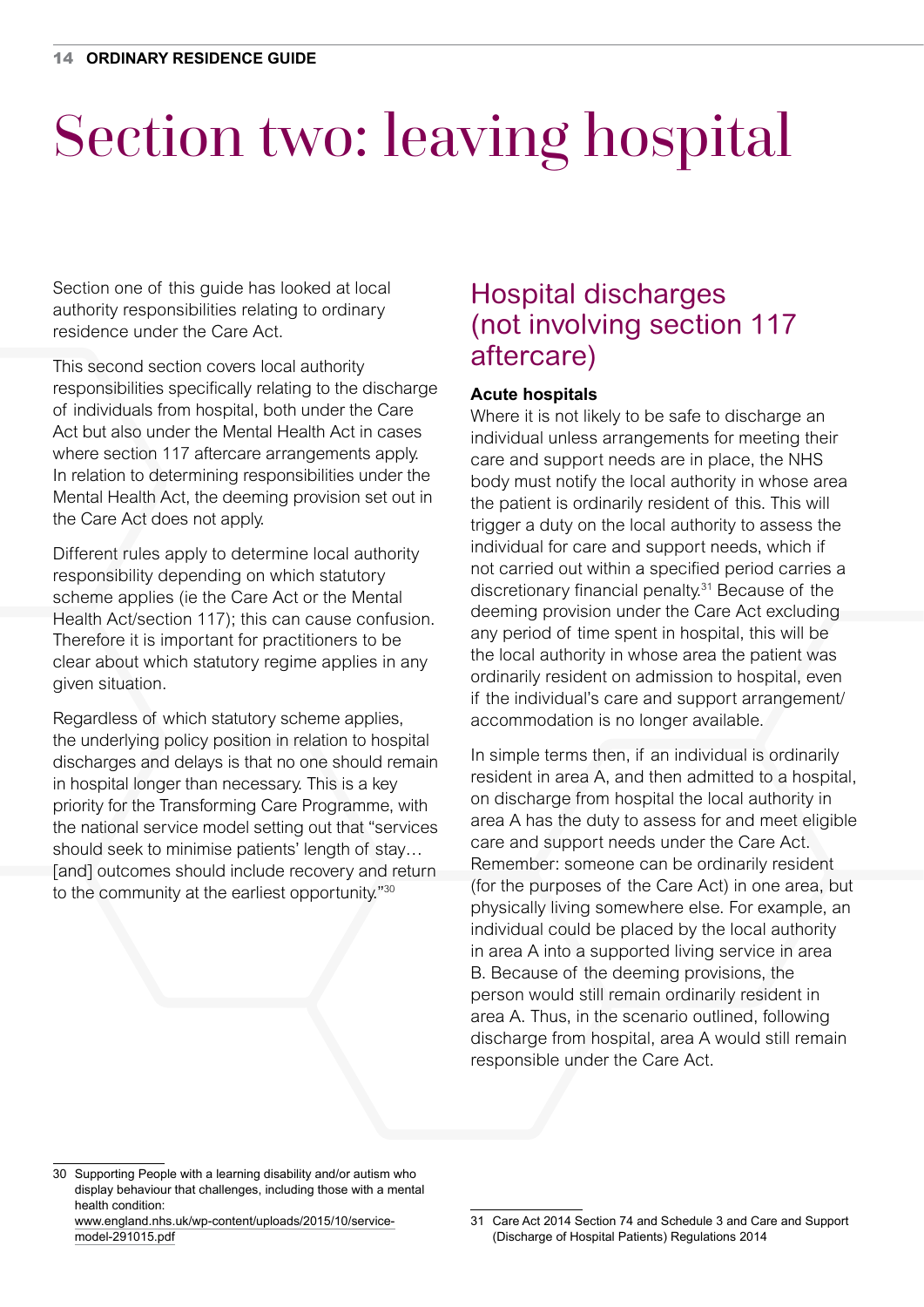Where the local authority disputes that the notice should have gone to them, they may notify the NHS body, who may reissue the notice. However if the NHS body does not agree to withdraw and reissue the notice, the local authority originally receiving the notice must proceed to assess and meet the needs until the dispute is resolved. Where there is disagreement as to which authority is responsible, it is crucial that the care planning process goes ahead and the individual's needs are met on a 'without prejudice' basis until any dispute is resolved.

Where the individual is of no settled residence, the notice should go to the local authority in whose area the hospital is situated. That will also be the authority responsible for meeting the individual's needs on discharge.

### **Continuing healthcare (CHC)**

Where an individual is being discharged from hospital, potential eligibility for NHS continuing healthcare (CHC)<sup>32</sup> must always be considered, as this is a prerequisite to serving an assessment notice on any local authority. If there may be a need for CHC, a checklist must be completed. A checklist is the only screening tool that may be used. A positive checklist will trigger an entitlement to a full CHC assessment and this should usually take place outside an acute setting. If there is a positive checklist and the assessment is going to take place outside the hospital setting, the individual is entitled to NHS funding whilst waiting for a full assessment for CHC eligibility.<sup>33</sup>

If the individual is then discharged from hospital to a residential setting with NHS funding (awaiting their full CHC assessment) and it is later determined that the individual is not eligible for CHC, any eligible social care needs must be met by the local authority.

The local authority which would attend the multidisciplinary CHC assessment and meet ongoing needs in the event of a not-eligible outcome would be the local authority where the individual was ordinarily resident at the point of admission to hospital, as set out above.

## Section 117 aftercare (Mental Health Act)

As noted above, different rules apply for determining which local authority is responsible depending on whether a person's care and support is being provided under the Care Act or under the Mental Health Act. This will now be looked at in more detail.

Section 117 of the Mental Health Act imposes a joint duty on clinical commissioning groups (CCGs) (or local health boards in Wales) and local authorities to provide or arrange for the provision of aftercare services for individuals who have been detained under certain sections of the Mental Health Act that deal with compulsory treatment, and who then cease to be detained and subsequently leave hospital. The Act does not provide guidance on the apportionment of responsibility across health and social care partners, but local partner organisations are expected to have local policies in place clarifying respective section 117 responsibilities.<sup>34</sup>

The relevant sections where section 117 aftercare would apply are sections 3 (compulsory admission for treatment), 37 (court order for hospital admission or guardianship), 45a (higher court order for hospital admission), 47 (removal to hospital of person serving sentence of imprisonment) and 48 (removal to hospital of other prisoners in urgent need).

<sup>32</sup> NHS continuing healthcare is a package of care provided by the NHS that meets assessed health and social care needs. It is not charged for and is available to those who have been assessed as having a primary health need.

<sup>33</sup> National Framework for NHS continuing healthcare and NHS funded nursing Care (2012) DH paragraph 74

<sup>34</sup> Circulars HSC 2000/003 and LAC (2000)3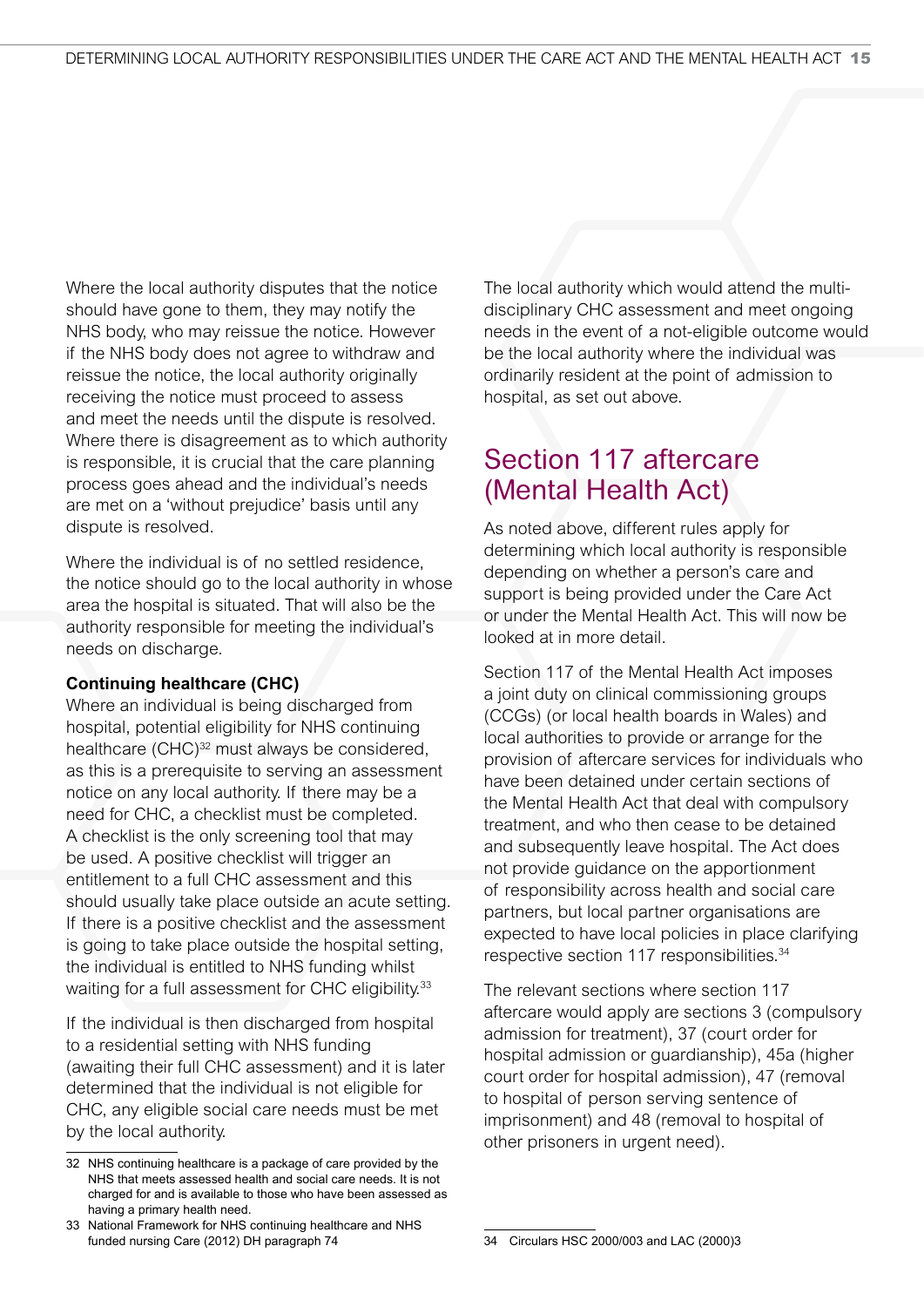This applies when the person is discharged onto a community treatment order, is a restricted patient on a conditional discharge and if the person remains in hospital for a period of time on a voluntary basis having been discharged from the above outlined sections.

'Aftercare services' covers both health and care and support needs and are defined<sup>35</sup> as having a dual purpose, namely to meet a need arising from or related to the person's mental disorder and to reduce the risk of a deterioration of the person's mental condition (and accordingly re-admission to hospital for treatment of that mental disorder).

The duty to provide aftercare services continues until the responsible aftercare organisations are satisfied that the person no longer needs any aftercare services for their mental disorder.

### **Determining the local authority responsible for aftercare provision under section 117 of the Mental Health Act 1985**

The section 117 duty falls on the local authority where the patient was ordinarily resident immediately before being detained. As has already been stated, the deeming provisions within the Care Act do not apply to aftercare responsibility under the Mental Health Act, so the approach to be taken is simply to follow the three-stage Shah approach to identify where someone is ordinarily resident, modified where necessary for people who don't have the capacity to choose where they live, and taking into account all of the circumstances leading up to the compulsory detention.

It does not matter who is paying for care and support at the time of detention or which local authority employed any approved mental health professional (AMHP) who might have been involved in the detention.

### Example scenario

Mary is living in a care home in area A funded by local authority A when she is detained under section 3 of the Mental Health Act. Discharge planning identifies a suitable care home in area B and Mary is discharged to that address. Aftercare provision is the responsibility of local authority A because that is where Mary was ordinarily resident at the point of detention.

After discharge, Mary remains at the care home in area B but three months later relapses and is admitted to hospital again under section 3. On discharge from this section 3, the responsibility to provide aftercare will now be on local authority B, because that is where Mary was ordinarily resident immediately before her second section 3 admission to hospital. Mary is no longer the responsibility of local authority A because the deeming provisions from the Care Act do not apply to responsibility for section 117 aftercare.

The responsibility for aftercare will be with B, where Mary was ordinarily resident at the point of detention, whether Mary is discharged to area A or B or a different area entirely.

If it cannot be established where the individual was ordinarily resident at the time of compulsory detention, it will be the local authority where that person is 'resident'.<sup>36</sup> It is unclear whether a different approach (i.e. use of the word 'resident' as opposed to ordinarily resident) is intended with this alternative wording.

<sup>35</sup> Mental Health Act 1983 section 117 (6) (as amended by Care Act 2014 section 75)

<sup>36</sup> Mental Health Act 1983 section 117(3) as amended by the Care Act (section 75)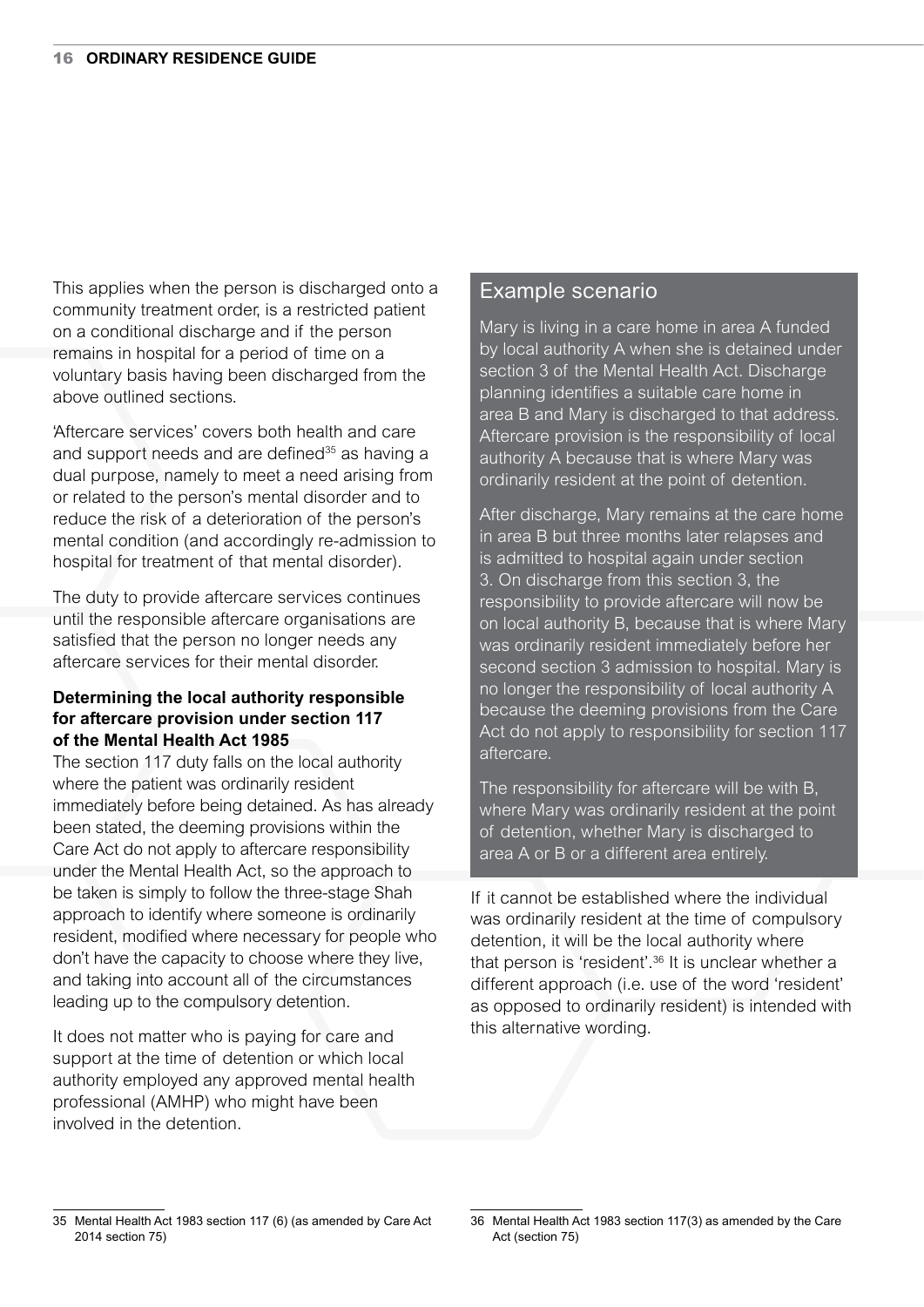The courts have expressed different views over the years, without coming to any clear conclusions as to whether adding an adjective (such as 'ordinary, 'usual', 'habitual' or 'normal') to the word 'residence' changes its meaning at all.

It is suggested that unless there are clear and cogent reasons to take a different approach, no difference in meaning should be inferred between 'resident' and 'ordinarily resident' in this context.

If residence (ordinary or otherwise) cannot be established, the outcome of the enquiry will be that the individual is of no settled residence. In such a case the duty to provide aftercare services will fall on the local authority to which a person is sent on discharge.

Where someone goes into hospital on a voluntary basis, they do not lose their residence. However, if during the voluntary admission the individual loses their previous accommodation, they no longer continue to be resident in that area. In such a case, if their presence in hospital is sufficiently settled they may acquire residence in hospital. If, having become resident as a voluntary patient in hospital, they are subsequently detained (for example) under section three, that will result in the authority responsible (for section 117 aftercare) being that where the hospital is situated.<sup>37</sup> as that is where they will be resident.

If the presence in hospital is not sufficiently settled (in accordance with the 'settled purpose' part of the test in Shah, discussed on page 6 above) to amount to residence they will be of no settled residence and the local authority responsible for aftercare will be of the area to which the individual is sent on discharge.

### Example scenario

Nicola has been placed by local authority A (where she previously lived with her parents) in a supported living home under a tenancy agreement located in area B. Nicola is admitted to a hospital in area C on a voluntary/informal basis in relation to deteriorating mental health needs.

Whilst Nicola is in hospital, notice is served on the tenancy agreement and that address is therefore no longer available. Some time later Nicola is formally detained in hospital under section 3 of the Mental Health Act for treatment. She remains in hospital for several months before being ready for discharge. Discharge planning identifies a care home in area D that will best meet Nicola's needs.

The question arises as to which local authority is responsible for the section 117 aftercare. As the deeming provisions do not apply in cases relating to section 117 aftercare, local authority A is not responsible. As the supported living arrangement in area B was no longer available to Nicola at the time of her detention, she was not resident or ordinarily resident in area B. She has either become resident in hospital (in which case the duty to meet her aftercare needs will be the responsibility of local authority C) or is of no settled residence (in which case the duty to meet her aftercare needs will be the responsibility of local authority D).

Which one of those it is will depend on a close look at all the circumstances to determine whether there is a sufficiently settled intention to amount to residence in the hospital. Looking at the scenario in simple terms, the longer a person is in hospital before being compulsorily detained, the more likely it is that a settled intention will be inferred. So, if a person has been in hospital voluntarily for six months prior to compulsory detention, it is more likely that they will be resident there than if they were there for a week prior to compulsory detention.

This was the outcome in the case of R (Sunderland CC) v South Tyneside Council [2012] EWCA Civ 1232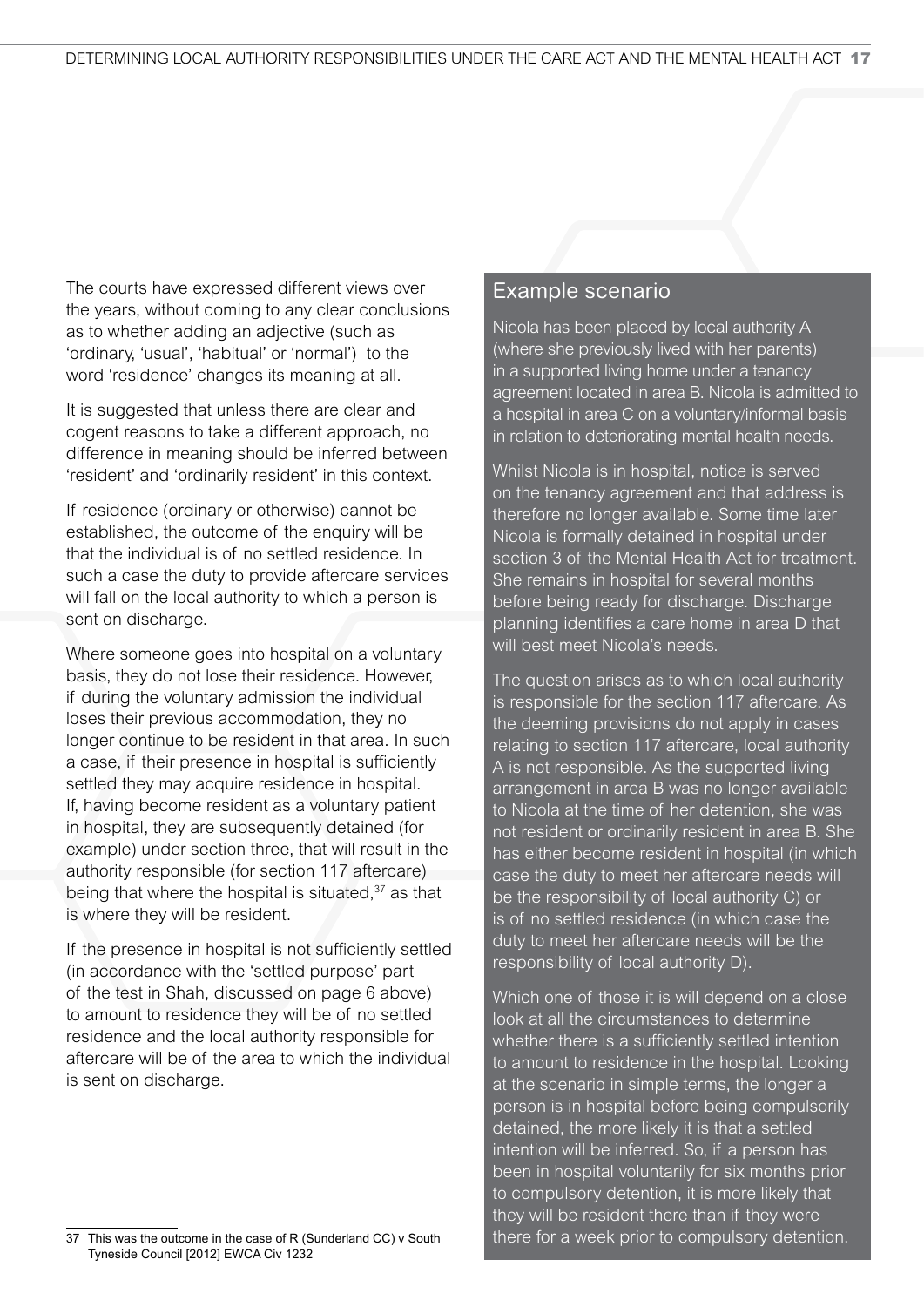Where a person has been in hospital voluntarily immediately prior to being detained, a detailed analysis of all the circumstances will be required to determine where, if anywhere, a person was resident at the point of detention. In such a case it will be sensible to seek early legal advice to enable the dispute to be quickly resolved.

Where any dispute arises over aftercare responsibility, one authority would have to take responsibility for care planning and provision on a 'without prejudice' basis, and if no services are currently being provided that will be the authority where the person is physically present. If there is disagreement as to aftercare responsibility this is likely to become apparent at the discharge planning stage, when the individual is still in hospital. Therefore it is possible that the local authority in whose area the hospital is situated will need to accept provisional responsibility, even if there are no other connections to that area.

### Needs that are not part of the section 117 aftercare plan

#### **Key point reminder!**

Section 117 aftercare concerns needs arising from or relating to the person's mental disorder and hospital admission.

It is therefore important to recognise that an individual may have care and/or health needs that fall outside the scope of the section 117 aftercare plan. For example, this may relate to a physical disability or illness that has no direct bearing on the person's mental health.

It can therefore be the case that an individual may be section 117 eligible, as well as having additional care and support needs (that fall outside the section 117 plan) that will be met under the Care Act, subject to eligibility criteria being met.

In relation to any additional care and support needs that an individual may have (which are not part of their section 117 aftercare plan), section 39(4) of the Care Act provides that where an individual is being provided with accommodation under section 117 they are treated as being ordinarily resident, for the purposes of the Care Act, in the area of the local authority which has the duty to provide aftercare. So, the same local authority will be responsible.

If this deeming provision did not exist, it could result in different authorities meeting different kinds of needs, which could cause complexities in the delivery and monitoring of the individual's care and support package. If the person is not being provided with accommodation as part of their section 117 aftercare, the usual rules under the Care Act apply.

If there are additional health needs, the individual in receipt of aftercare may also have need for NHS funding for those health needs not related to their mental health.

#### **Key point reminder!**

For the purpose of the Care Act you can never acquire ordinary residence in hospital because of the deeming provision that excludes consideration of time spent in hospital.

As there is no equivalent deeming provision in the Mental Health Act, individuals can become resident in hospital for the purpose of determining aftercare responsibility, although this should happen only rarely.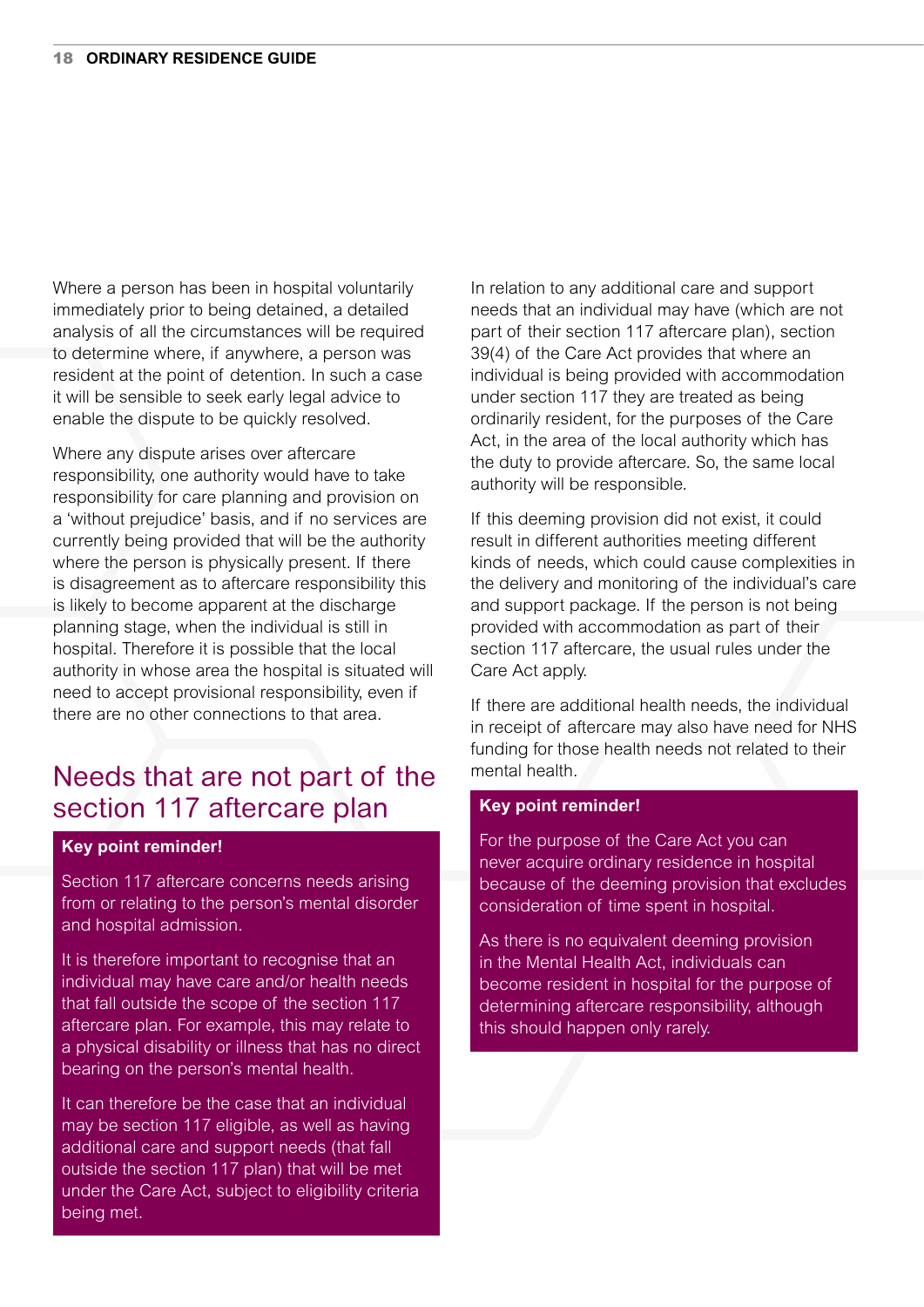## Section three: miscellaneous provisions

## Transitions from children's to adult social care – a new deeming provision?

On page 9, we considered the Cornwall case in the context of the issue of mental capacity and how it affects the evaluation of ordinary residence. The case was also relevant in setting out a new approach which applies an implied deeming provision to cases which involve a transition from children's to adult social care.

The previous interpretation of the law in such cases was where a child was placed out of area and then required assistance under the adult legislation, there was a presumption that the child remained ordinarily resident in the 'originating' local authority's area. That presumption could be rebutted by looking at all the circumstances of the case and in particular by strong community ties in the new area. However, the Supreme Court in the Cornwall case declared that "an authority should not be able to export its responsibility for providing the necessary accommodation by exporting the person who is in need of it"38 and applied the deeming provision in the Children Act to the adult legislation, so that the original placing authority under the Children Act 1989 remained responsible. This extension of the deeming provision will apply to transitions that occur before and after the Care Act.

## Other provisions of interest

### **People of no settled residence**

### **What's new? Changes as a result of the Care Act**

Changes to the law in the Care Act mean that, where previously there was only a power to accommodate people of no settled residence, now under section 18 there is a duty to meet an individual's eligible needs where they are present in the area even if they have no settled residence.

This means the individual has the same entitlement under the Care Act whether ordinarily resident or of no settled residence.

The courts' approach in the past was that it was undesirable for a finding of no settled residence and it should only be done as a last resort. This was because of the restricted rights enjoyed by those of no settled residence. However, the finding of no settled residence no longer results in limited rights, so it may be that this outcome becomes more common.

### **Prisoners**

The local authority responsible for meeting the current needs of prisoners under the Care Act is the one in which the prison is situated.<sup>39</sup> For people leaving prison, the starting point is a presumption that they remain ordinarily resident in the area in which they were ordinarily resident before the start of their sentence,<sup>40</sup> but as always this presumption can be rebutted – for example by the wishes of the individual to move elsewhere or restrictions imposed on where they may live.

<sup>38</sup> R (on the application of Cornwall Council) v. Secretary of State for Health & Somerset County Council [2015] UKSC 46 paragraph 54

<sup>39</sup> Care Act 2014 section 74

<sup>40</sup> Care and Support Statutory Guidance paragraph 17.48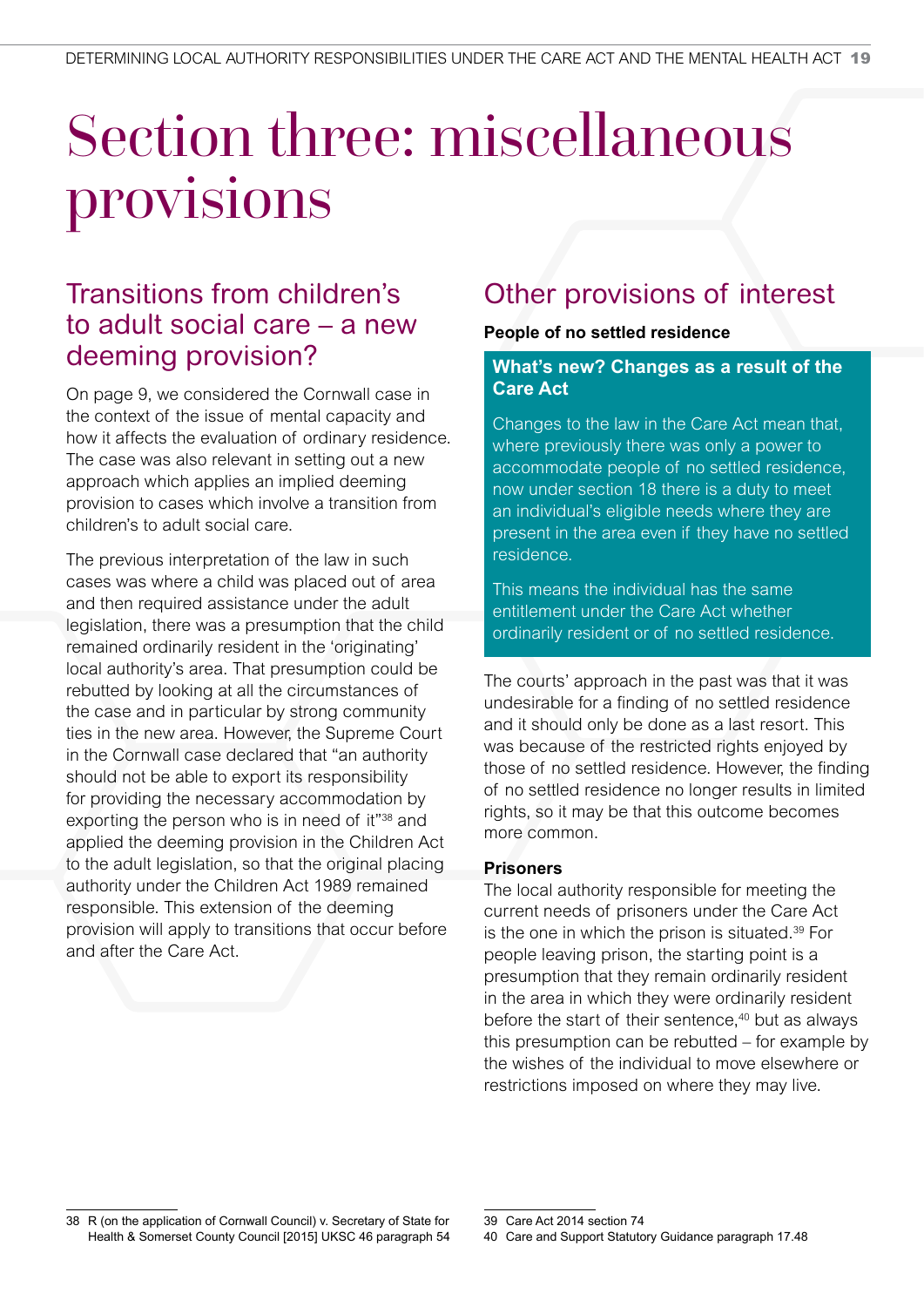### **Urgent need**

The Care Act includes a power to provide for those in urgent need who are ordinarily resident in another area. $41$  Annex H of the statutory guidance provides guidance and scenarios where this might arise.

### **Safeguarding enquiry**

The new safeguarding enquiry duty on the local authority in section 42 of the Care Act arises in relation to adults in its area who may be experiencing or at risk of abuse or neglect, regardless of whether or not they are ordinarily resident there.

#### **Deprivation of Liberty Safeguards**

In relation to individuals without capacity, where a deprivation of liberty is likely to occur, the managing authority of the care home or hospital must request a standard authorisation for the deprivation of liberty from a supervisory body, namely a local authority. The supervisory body will be the local authority in whose area the individual is ordinarily resident, even if the person has been placed by the local authority or the CCG in a care home in a different area.

Where the individual is self-funding and has acquired ordinary residence in the area where the care home is situated, that authority will be the supervisory body.

### Example scenario

Josephine is a self-funder who was living in area A is in hospital and will be moving to a different area (area B) on discharge. The authorisation will be sought from the authority where Josephine was ordinarily resident before admission to hospital (area A) – even though after discharge she will become ordinarily resident in area B. After Josephine has been discharged, the supervisory body responsibility will transfer to authority B, so any reviews should be undertaken by authority B.

If someone from area A is placed in a care home in area B as part of a CHC package, the deeming provision in section 39(5) will apply and local authority A is responsible for the authorisation, as they remain ordinarily resident in area A.

Where the individual is of no settled residence at the time of the authorisation, the local authority in whose area the care home or hospital is situated will be the supervisory body.

Annex H of the statutory guidance, in particular paragraphs 51 to 63, give additional guidance as to the approach to be taken.

Disputes relating to the supervisory body will be determined by the Secretary of State under the Mental Capacity Act.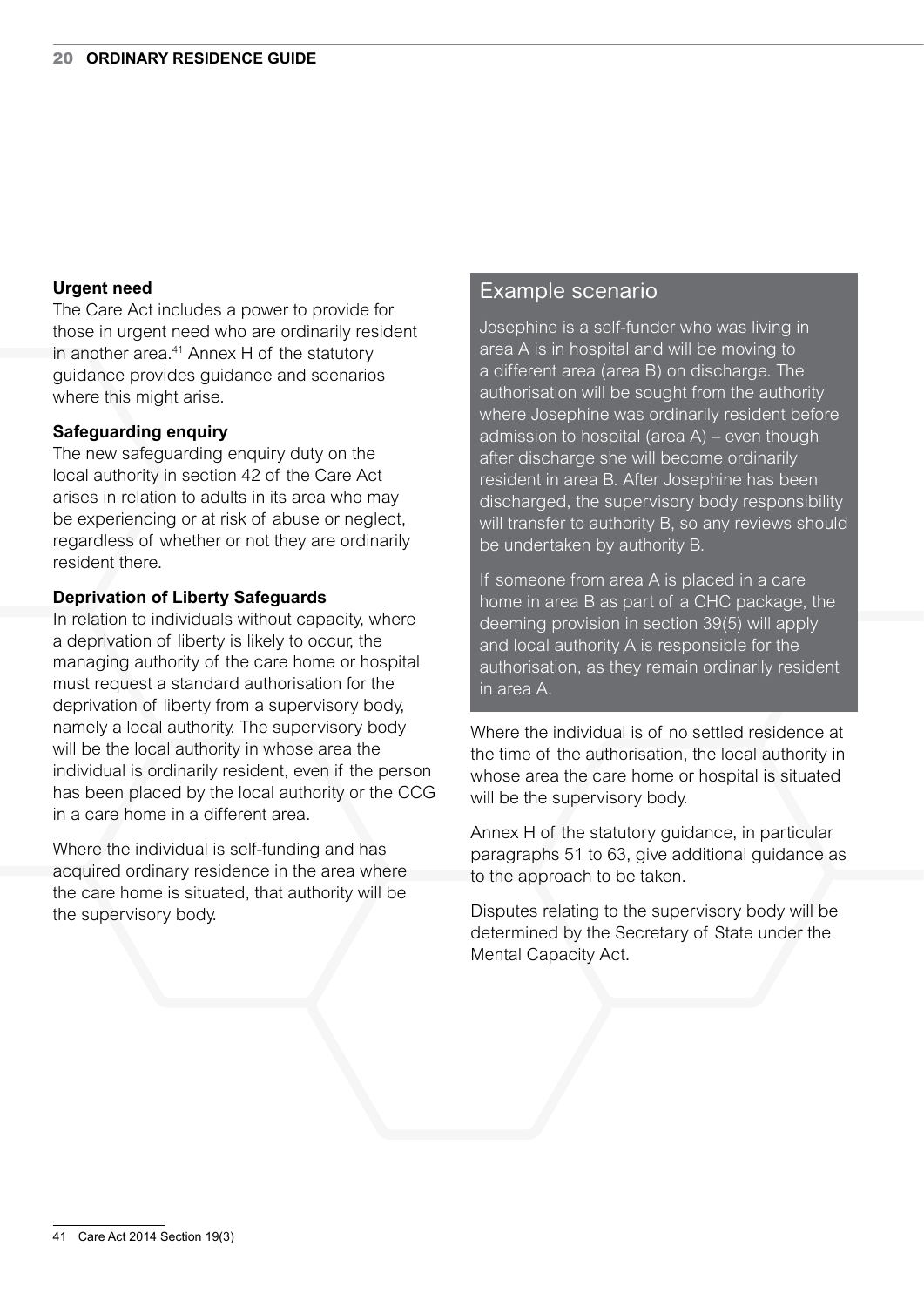# Section four: disputes

Any dispute about where an adult is ordinarily resident for the purposes of part one of the Care Act, if it cannot be resolved locally, is to be determined by the Secretary of State or their appointed representative.

### **What's new? Changes as a result of the Care Act**

The Secretary of State will also now determine disputes between local authorities about the authority responsible for aftercare under section 117 of the Mental Health Act 1983.

Prior to the Care Act there was no provision for this and any such disputes had to be decided by the courts.

It is vital that whenever a dispute arises over where an individual is ordinarily resident, local authorities do everything they can to resolve the matter internally and without delay. A referral to the Secretary of State should only be made if efforts to resolve the matter locally have been unsuccessful and should be made within four months of the dispute arising. It is a serious step which should not be taken without seeking legal advice. Appendix C sets out the steps that need to be taken if a formal referral is made.

Practitioners are advised that early identification of any potential dispute is key. It is vital that all parties to the potential dispute engage in a meaningful and ongoing dialogue that genuinely attempts to identify and quickly resolve the real issues between the authorities involved.

It is also of fundamental importance that one authority accepts provisional responsibility wherever there is a dispute, so that the assessment, care planning and implementation stages are not delayed. The individual should remain at the centre of the process and not experience any delays in the provision of care.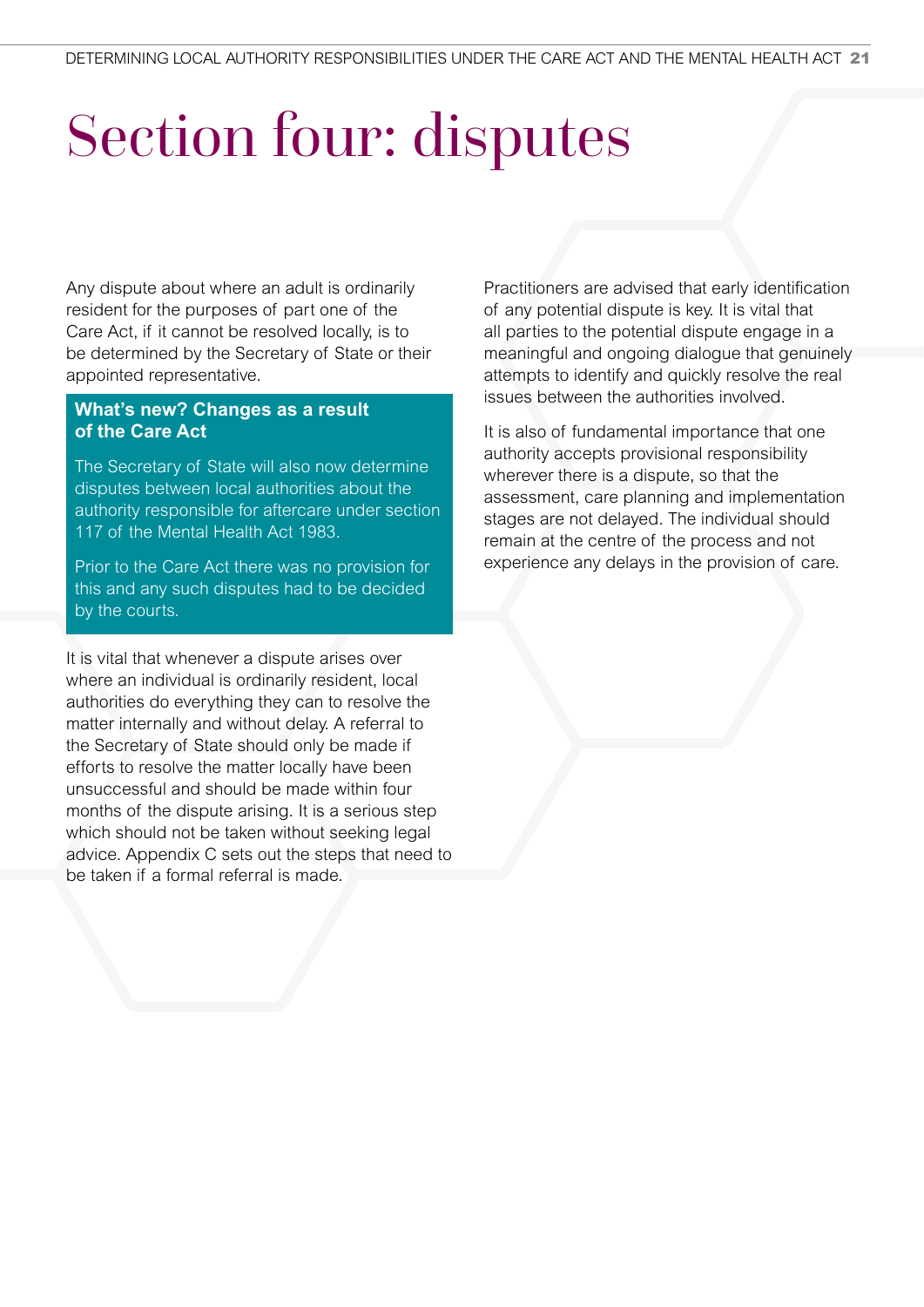# Appendix A

## The deeming provisions – 'specified accommodation'

Further detail on the definition of each of the three different types of specified accommodation follows.

## Care home accommodation

'Care home' means an establishment that provides accommodation, together with nursing or personal care,<sup>42</sup> which must of course be registered as such. It includes registered nursing homes. The old deeming provision within the National Assistance Act 1948 covered this type of accommodation.

## Supported living accommodation

Whether an arrangement amounts to supported living for the purpose of the deeming provisions may be more difficult to identify in some cases. The regulations<sup>43</sup> and statutory guidance define supported accommodation in two alternative ways.

Firstly, "accommodation in premises which are specifically designed or adapted for occupation by adults with needs for care and support to enable them to live as independently as possible." The statutory guidance explains that means that the premises includes features which have been built in or changed in order to meet the needs of adults with care and support needs. This includes safety systems and features which enable accessibility and navigation around the accommodation and minimise the risk of harm, as appropriate to the individual.

The second type of supported accommodation that comes within the deeming provisions is accommodation which is provided in "premises which are intended for occupation by adults with needs for care and support...in circumstances in which personal care is available if required." In such a case the accommodation does not need to be specifically designed or adapted for such a purpose and the personal care provider does not need to be the same as the accommodation provider. Personal care is defined as physical assistance or prompting and supervision in connection with eating, drinking, toileting, washing or bathing, dressing, oral care or skin, hair and nail care.<sup>44</sup>

This wide definition is in line with current policy<sup>45</sup> about supported living and is not limited to formally recognised supported living schemes or de-registered care homes that have commenced operating as supported living arrangements, provided that it is established that the premises are 'intended for occupation' by adults with care and support needs. At the time of writing there are no published determinations where the outcome depends on the definition of supported living accommodation and it remains to be seen how this will be interpreted in practice. All determinations prior to the Care Act relate to situations where it was agreed by the parties to the dispute that the arrangements amounted to supported living.

<sup>44</sup> The Care and Support (Ordinary Residence) ( Specified Accommodation) Regulations 2014 Regulation 1(2)

<sup>45</sup> See for example CQC guidance on regulated activities for providers of supported living and extra care housing, October 2015: "By supported living we mean schemes that provide personal care to people as part of the support that they need to live in their own homes. The personal care is provided under separate contractual arrangements to those for the person's housing. The accommodation is often shared, but can be single household."

<sup>42</sup> The Care and Support (Ordinary Residence) ( Specified Accommodation) Regulations 2014 Regulation 3 and the Care Standards Act 2000 Section 3

<sup>43</sup> The Care and Support (Ordinary Residence) ( Specified Accommodation) Regulations 2014 Regulation 4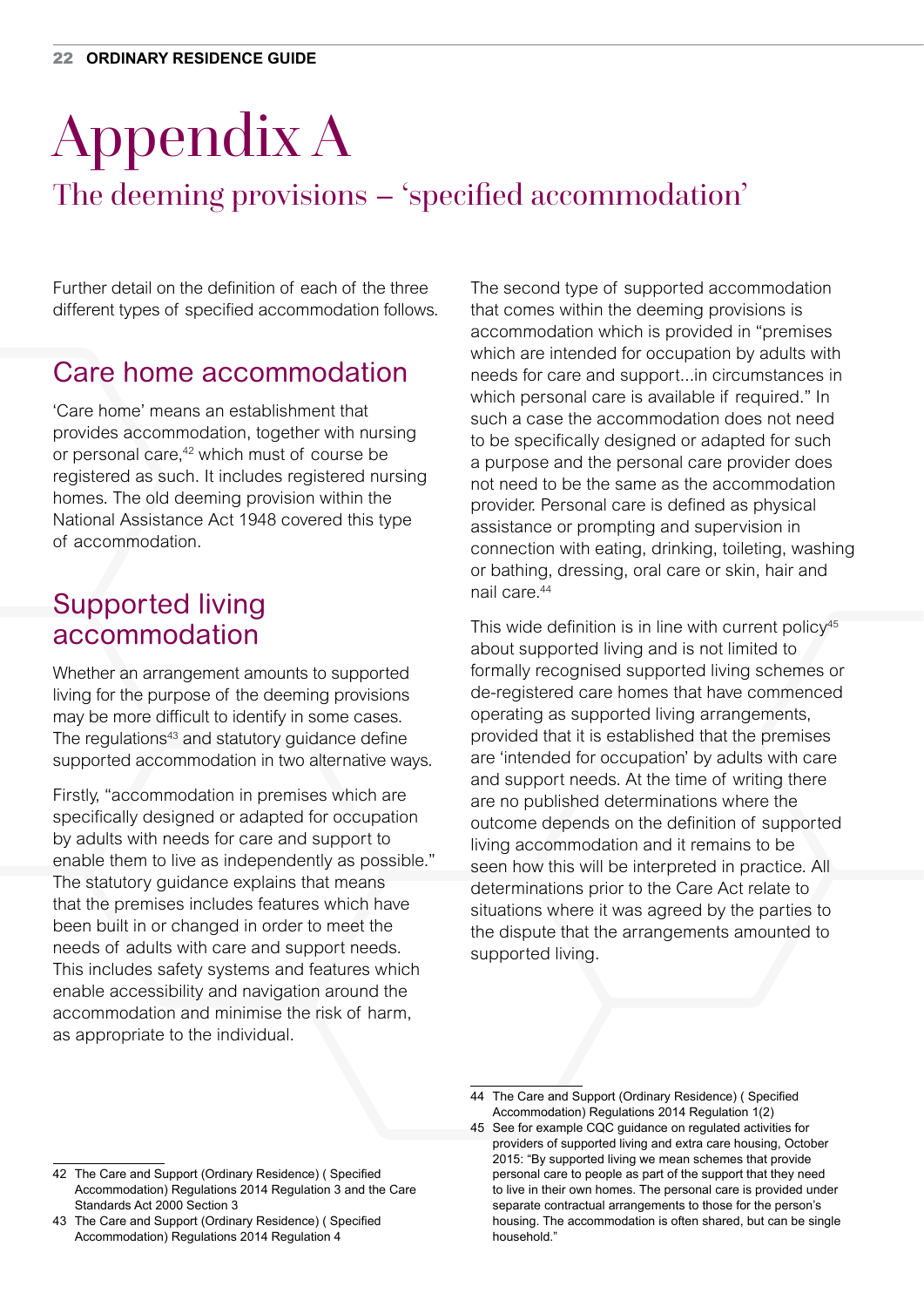It should be noted that the right to make a choice about preferred accommodation now also applies to supported living, which has a wide definition, and shared lives. Therefore an individual exercising these choices will result in a local authority retaining responsibility for meeting an individual's eligible needs in a broad range of situations.

## Shared lives accommodation

This is accommodation which is provided together with care and support for an adult by a shared lives carer, approved by the scheme in the carer's home under the terms of an agreement between the carer, the adult and any local authority responsible for making the arrangement. The shared lives carer will normally be providing personal care but does not need to do so. Shared lives schemes are run by the local authority so it will be easy to identify if a particular arrangement amounts to shared lives accommodation.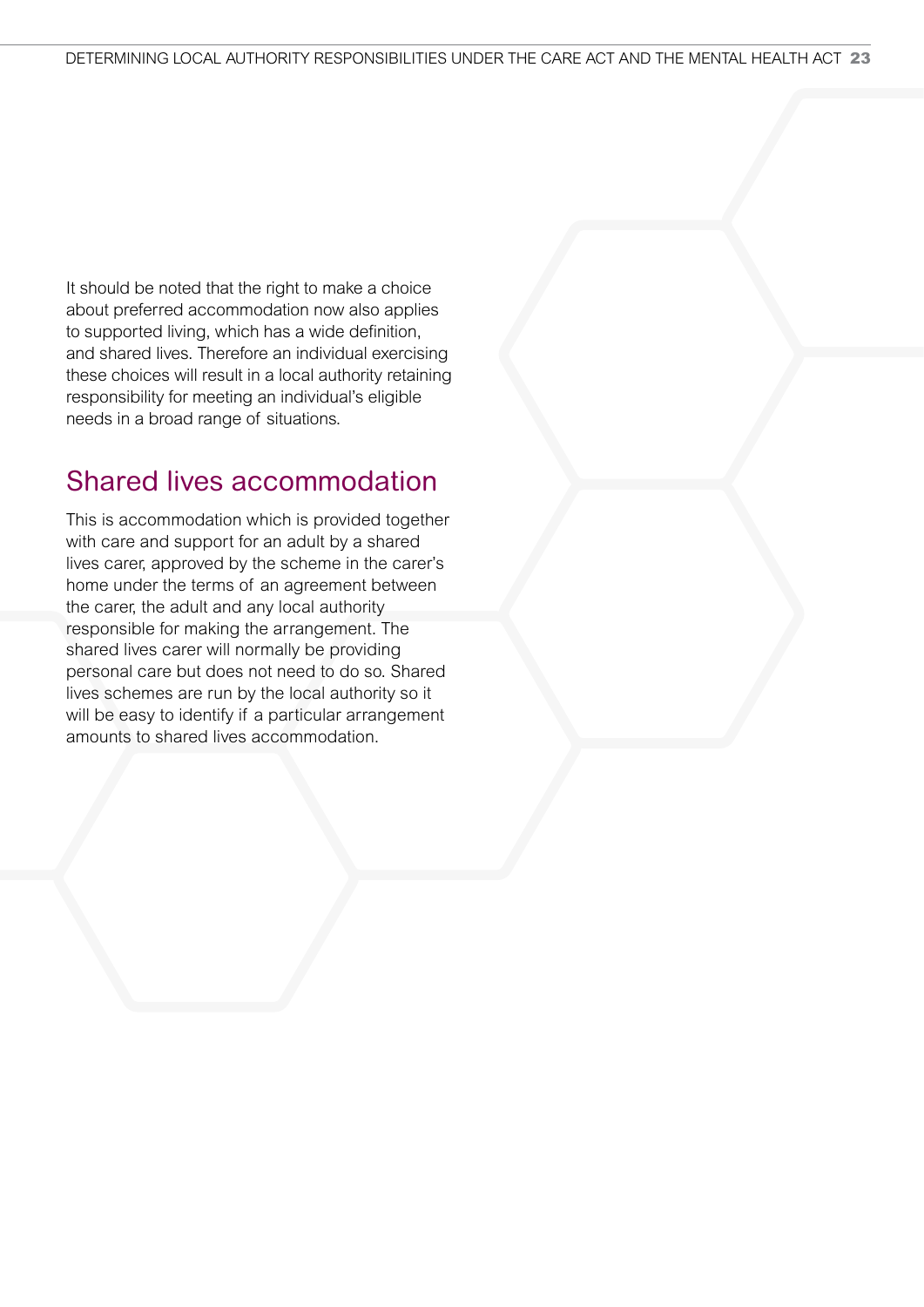## Appendix B Self-funders and owners of property

## How does the deeming provision affect 'self-funders'?

This term 'self-funder' refers to an individual who is arranging and funding their own care. Usually this is because they are above the financial limit to qualify for assistance under the Care Act. Sometimes people choose, for their own reasons, to opt out of the system and make their own arrangements for care and support.

If a person arranges their own care and support and enters into a contract with the home in a new area, they will acquire ordinary residence in the new area. If their situation changes (most usually their financial situation), they should approach the area in which the care home is situated. This applies regardless of how close to the financial threshold they were when they moved.

If an individual would be self-funding on the basis of their financial circumstances but is unable to enter into a contract with the provider, the local authority must meet their needs and claim full reimbursement from the individual. This might happen if the individual does not have the mental capacity to contract with the provider and there is no one else who is able to do so on their behalf. In such circumstances the local authority is acting under part one of the Care Act and the deeming provision will apply if the accommodation is of a specified type.

Where the local authority is exercising a broader power or duty, for example the provision of information, advice and guidance, it will not be making arrangements and will not retain responsibility. This would apply even if practical assistance is given, provided it falls short of contracting with the provider.

## 12-week disregard

As a general rule (with some exceptions), the value of an individual's property will be taken into account in determining an individual's financial eligibility for assistance under the Care Act. The 12-week disregard is a mechanism that allows the value of a person's former residence to be temporarily ignored in calculating their available resources and therefore entitlement to assistance under the Care Act. Its purpose is to give the individual some time to decide how to proceed (sell, rent or deferred payments are the usual options). It is generally only available when an individual first enters a care home as a permanent resident or when another disregard becomes unavailable (for example a qualifying relative is no longer in the property).

During the disregard period, the authority in which the individual was ordinarily resident at the point of entitlement to the disregard will be the responsible authority. At the end of the 12 weeks the full value of the home is taken into account and the individual may become ordinarily resident in the new area if they are a self-funder who is contracting directly with the home or someone is doing so on their behalf. This is in line with the settled purpose test in Shah.

During the 12 weeks the relevant local authority is required to offer deferred payments if appropriate.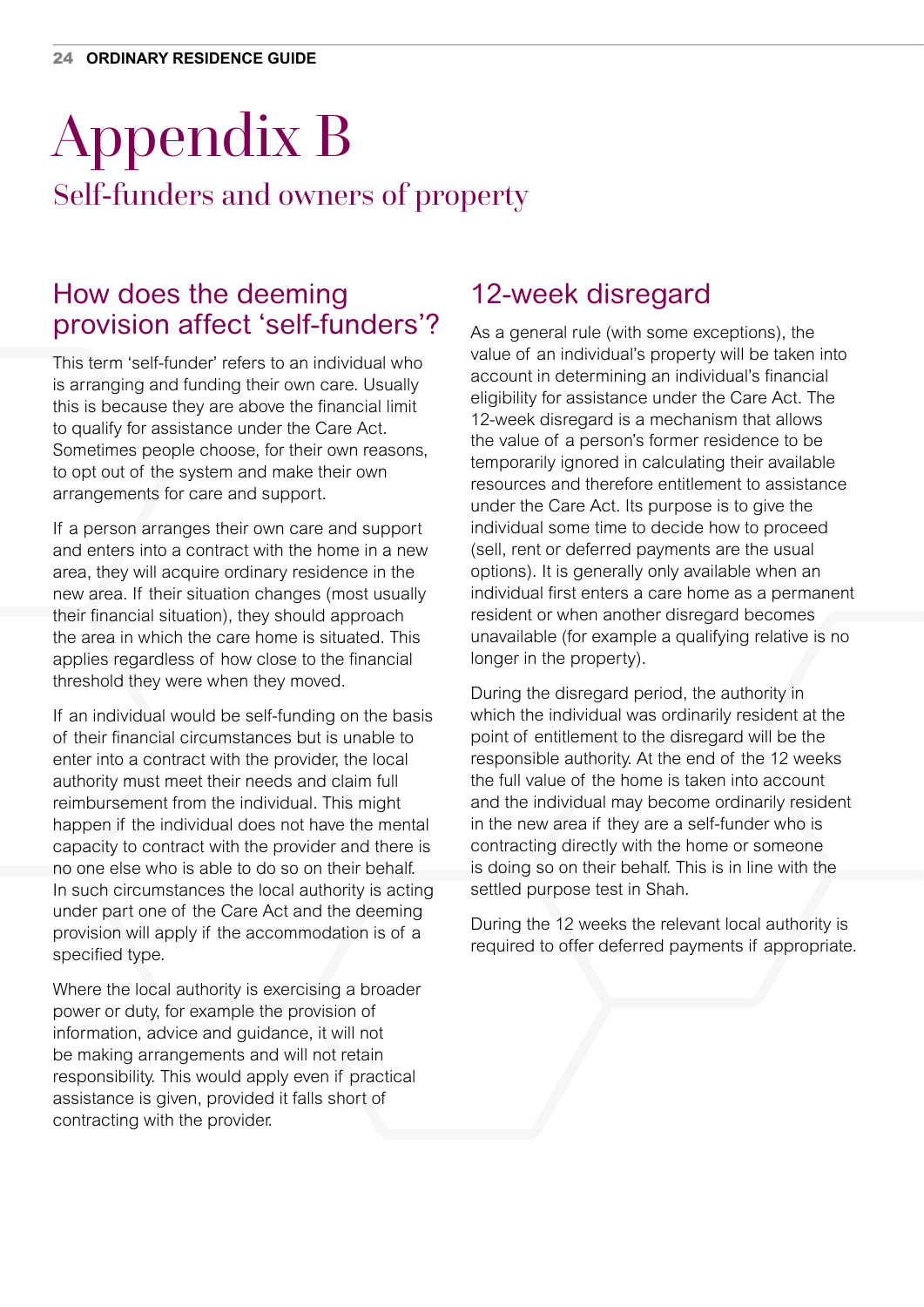## Deferred payment agreements

Where an individual owns property which they do not want to sell immediately, they may enter into an agreement with the local authority whereby the local authority pays for the care and support which is repaid at a later date and a charge is put on the individual's property to secure the debt. The local authority where the individual is ordinarily resident is responsible for offering and arranging the deferred payment agreement. Their responsibility will continue until the agreement is concluded, even if the individual moves to a different area during that time, as the deeming provision applies.

### Example scenario

Thomas is ordinarily resident in the area of local authority A and chooses to have his needs met in a care home within the area of local authority B. Thomas owns his own property and the 12-week disregard applies; local authority A is responsible for meeting the needs during the 12 weeks that the property value is disregarded.

A deferred payment should be offered by local authority A during the 12-week disregard period. If Thomas accepts a deferred payment agreement then he will remain ordinarily resident in A whilst the agreement is in force because local authority A is contracting with the home. If Thomas declines the deferred payment scheme and contracts with the home himself, he will become ordinarily resident in local authority B.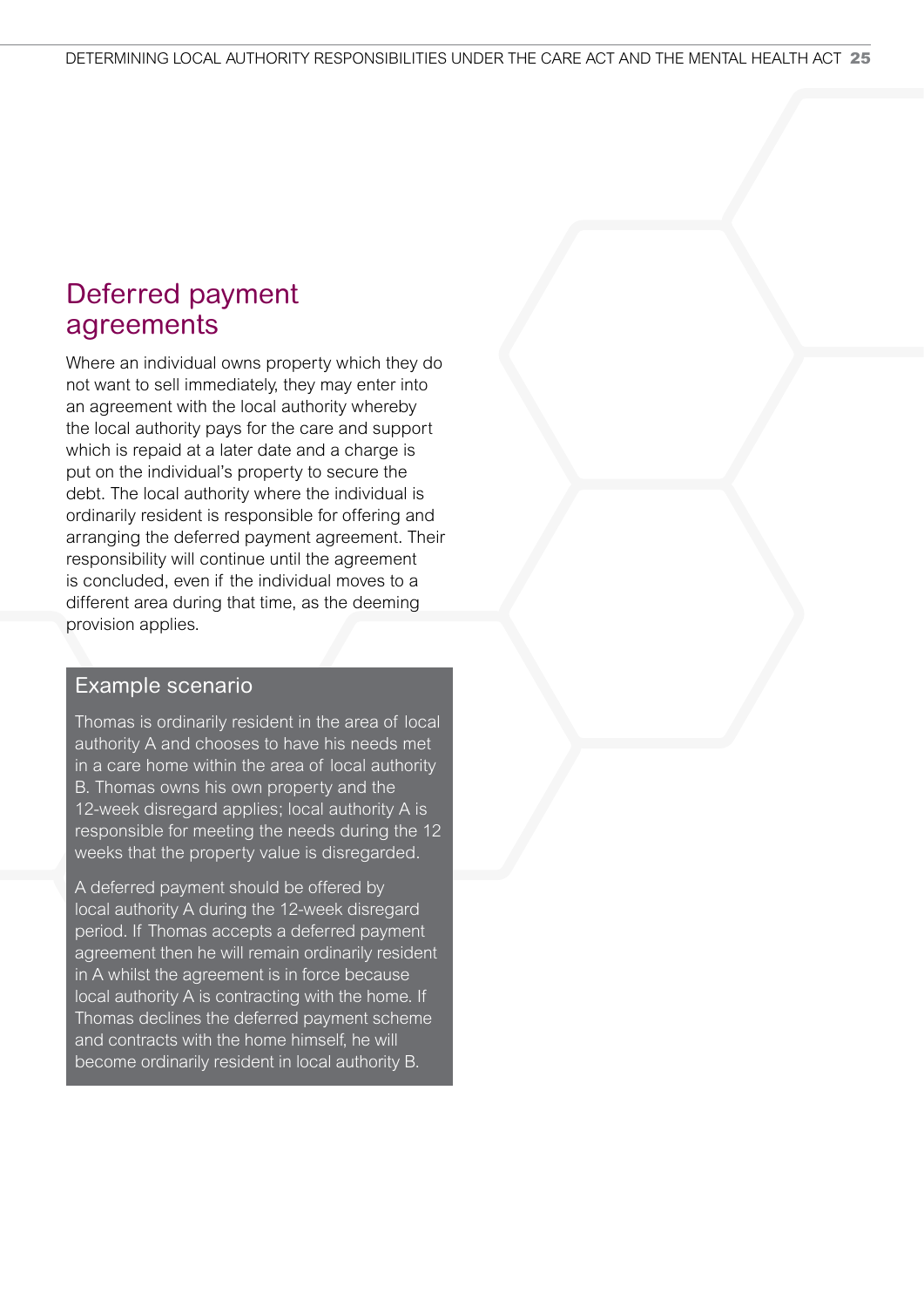# Appendix C

## Overview of the ordinary residence dispute regulations

## The lead authority

Local authorities involved in a dispute about an individual's ordinary residence must not allow the existence of the dispute to prevent, delay, interrupt or otherwise adversely affect the meeting of the needs of the adult or carer to whom the dispute relates.

One authority must take responsibility for meeting the needs and must continue to do so until the dispute is resolved – that authority is called the 'lead authority' (which will have certain responsibilities if the case is referred to the Secretary of State).

The lead authority is determined at the date the dispute arises and will be the local authority:

- which is meeting the needs
- or in whose area the adult is living
- or in whose area the adult is present.

## Steps to be taken prior to a dispute

As soon as possible after the dispute arises, the lead authority must:

- identify all the other authorities who may be concerned in the dispute and co-ordinate their discussions to try to resolve the dispute
- co-ordinate the attempts to resolve the dispute
- obtain and share all relevant information
- inform the adult about any progress in resolving the dispute
- refer the dispute to the Secretary of State if it cannot be resolved by them within four months of the dispute arising.

Each local authority must:

- nominate and provide the contact details of an individual who will be the point of contact
- take all reasonable steps to cooperate to try to resolve the dispute between themselves
- engage in constructive dialogue to ensure a speedy resolution
- comply without delay with reasonable requests for relevant information
- keep each other informed of any relevant developments.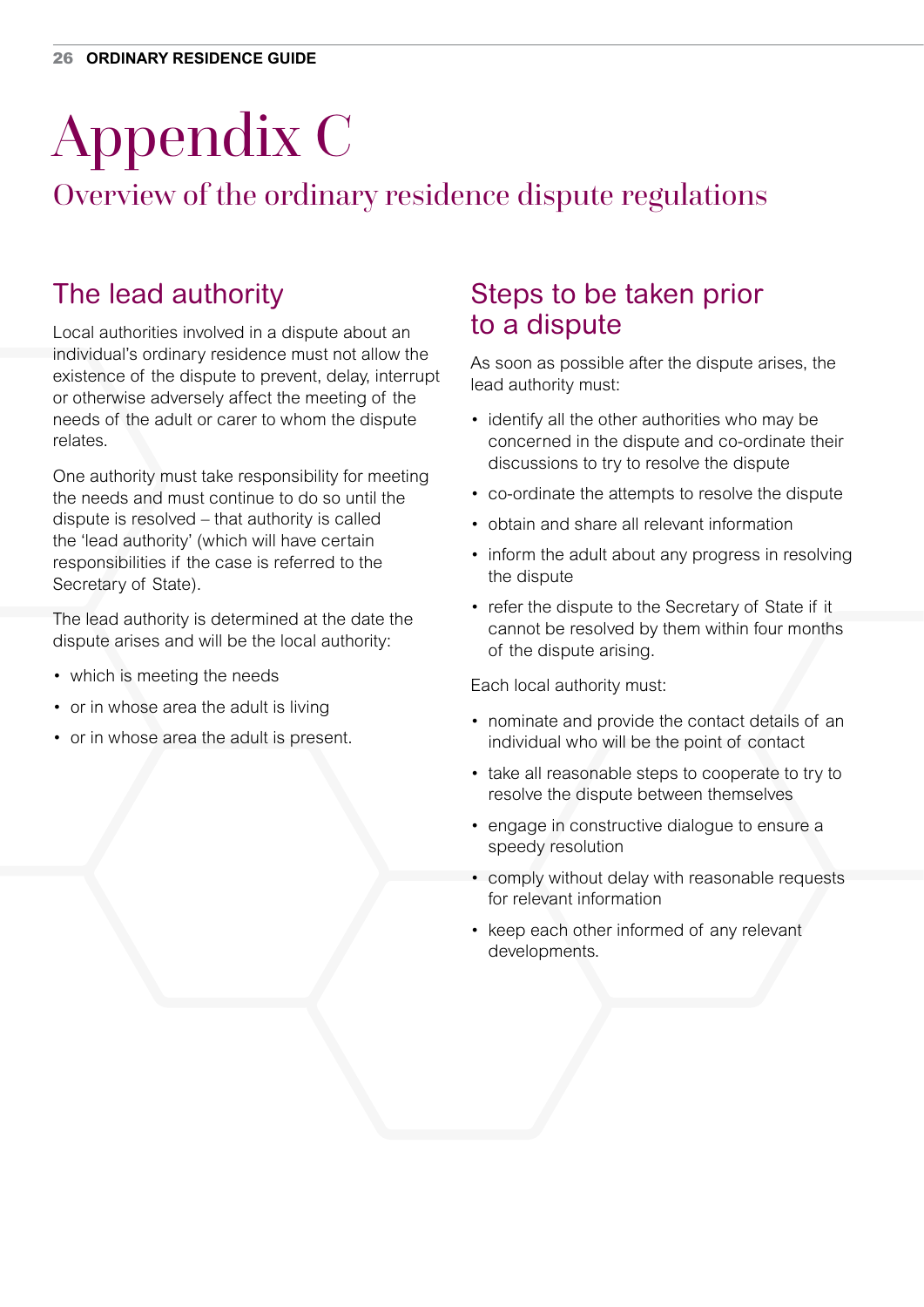## Referring a dispute to the Secretary of State

The lead authority is responsible for providing:

- copies of all correspondence relating to the dispute
- statement of facts signed on behalf of each authority involved which includes the following information:
	- explanation of the nature of the dispute
	- chronology of events leading up to the referral (including the date on which the dispute arose)
	- details of the needs of the adult to whom the dispute relates
	- which authority has met the needs and how they have been met including under what statutory provision
	- details of the adult's current place of residence and any relevant former places of residence
	- where the issue of capacity is relevant:
		- statement that authorities agree the adult has or lacks capacity
		- any information relevant to the issue off capacity
	- any other steps (in relation to the adult) taken by the local authorities which may be relevant
	- what steps the local authorities have taken to resolve the dispute
	- any other relevant information.

Any legal arguments to be relied on must be submitted within 14 days of the date of referral.